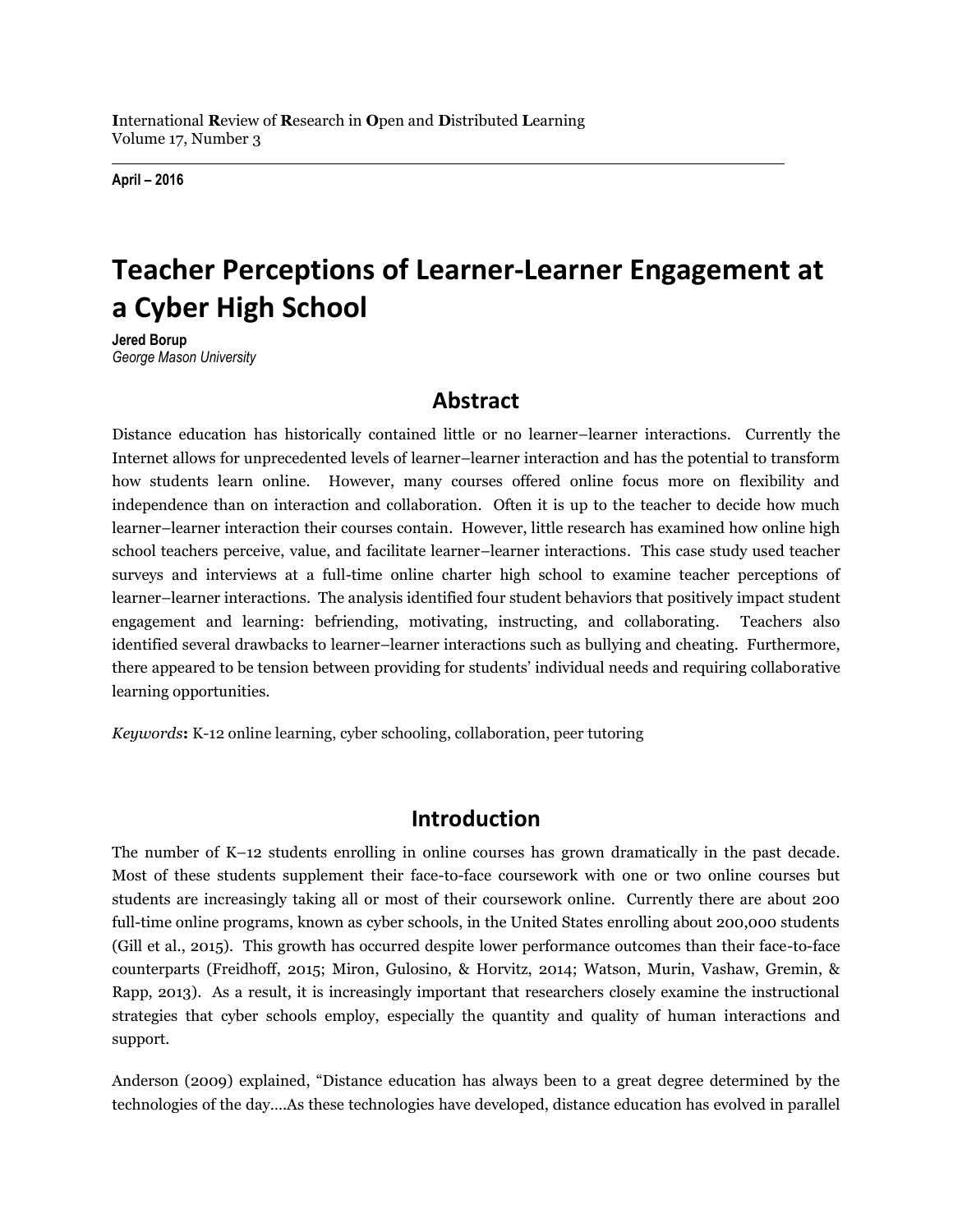to support new forms of interaction, pedagogy and support services" (p. 111). When K–12 distance education programs began in the 1920s, learning materials were mailed to students who then mailed the completed work back to the instructor for grading (Clark, 2007). Eventually instructors began to personally communicate with students more frequently using phones and fax machines but students tended to have no communication with other students in the course (Barbour & Mulcahy, 2004; Russell, 2004). As a result, these courses focused on providing students with a customized learning experience that allowed students to master the material at a pace that worked best for them (Garrison, 2009).

The most dramatic changes in distance education followed the advent of the Internet. The Internet not only allowed for a dramatic increase in levels of instructor feedback and communication, it enabled high levels of learner–learner interactions. Garrison (2009) explained that many online instructors have retained a focus on student independence and flexibility while others have shifted to more collaborative and constructivist approaches to learning. This is reflected in the instructional strategies employed at cyber charter schools. Gill et al. (2015) obtained survey responses from 127 cyber school principals and found that 60% of the principals reported that their schools frequently used "individualized, studentdriven independent study" instructional methods while only 21% reported that their courses frequently contained "collaborative learning involving two or more students working together" (p. 10).

Bandura (1986) argued that learning is extremely hindered when students rely solely on their individual efforts. Similarly, Vygotsky (1978) explained that teachers, more abled peers, or both, can assist students in the learning process by modeling correct behavior and scaffolding student learning using psychological and physical tools. Interaction between similarly abled peers can also result in learning environments where "meaning is constructed and shared" (Garrison, 2011, p. 10). Social presence and personal connections that are established through meaningful interactions can also be a prerequisite to more cognitive outcomes (Borup, West, Graham, & Davies, 2014; Garrison, Anderson, & Archer, 2000; Shea & Bidjerano, 2009). Furthermore, learner–learner interactions can help to promote creativity and other important skills that are becoming increasingly valuable in the workplace (Sawyer, 2007; West, 2009). Inversely, the lack of meaningful interactions can leave students feeling isolated and unmotivated to learn (Palloff & Pratt, 2007).

Understanding teacher perceptions of learner–learner interactions is especially important because meaningful collaboration and communication are unlikely to occur in online learning environments without teacher direction (Borup et al., 2014; Garrison et al., 2000). However, little is known regarding how teachers perceive or value learner–learner communication at cyber high schools. This research addressed this gap by examining teachers' perceptions of and experiences with learner–learner interaction at a full-time online high school.

## **Literature Review**

The Adolescent Community of Engagement (ACE) framework was used as a lens for examining teacher perceptions of learner–learner interactions (Borup et al., 2014). The ACE framework hypothesized that online adolescent students' affective, behavioral, and cognitive engagement would likely increase if there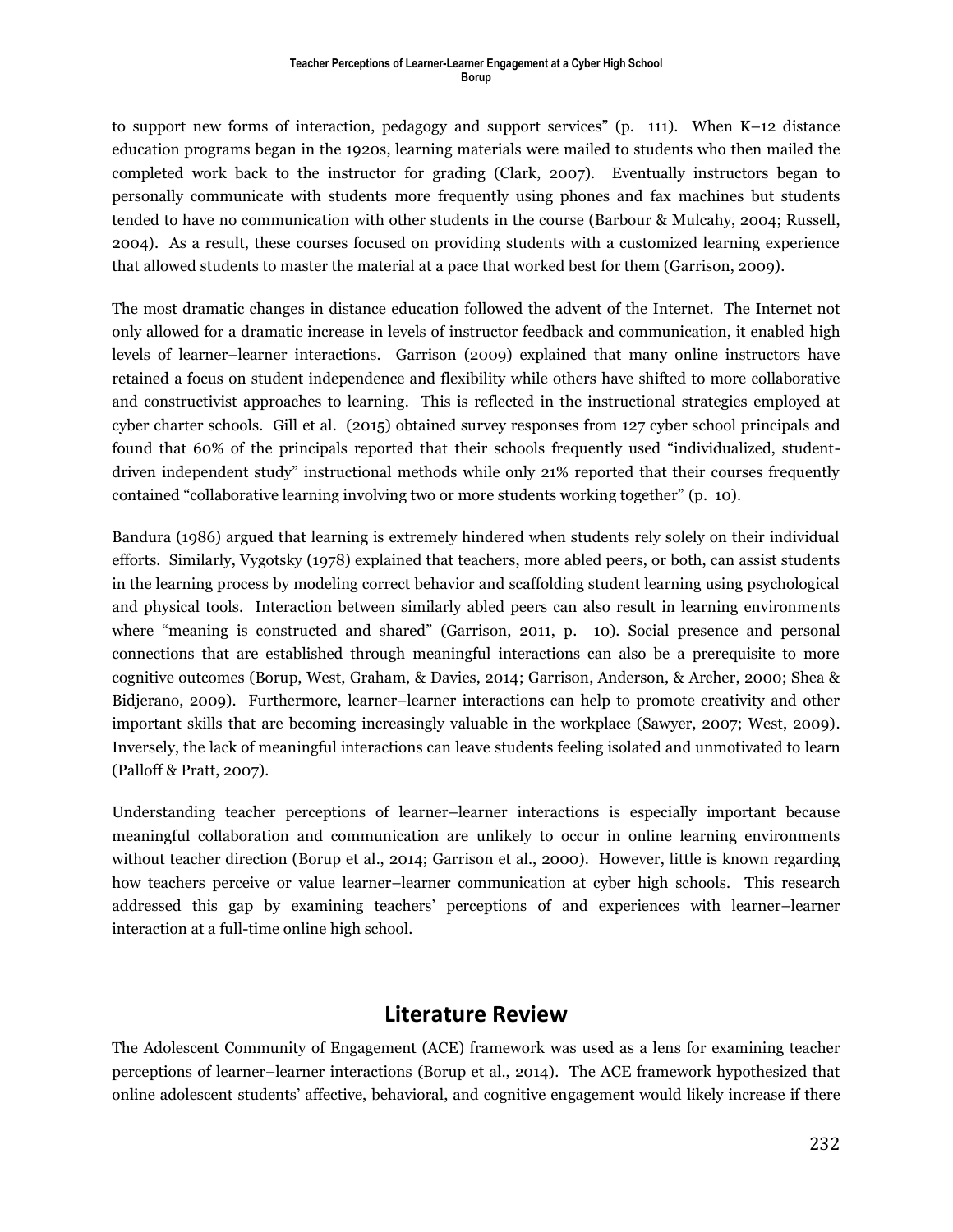existed high levels of teacher, parent, and peer engagement. Teacher and parent engagement are beyond the scope of this study and this article will only focus on peer engagement. The authors of the ACE framework identified three indicators of peer engagement: instructing, collaborating, and motivating. Research regarding these three aspects of peer engagement is limited and is indicative of K–12 online learning research in general. Barbour (2014) explained that online learning courses have "been around for approximately twenty-five years, but related research literature had not kept pace with its growth" (p. 31). Nevertheless, the existing research provides important insights into the nature and benefits of peer engagement.

### **Instructing**

The ACE framework hypothesized that student engagement would likely increase when peers instruct each other using their previously obtained knowledge and skills (Borup et al., 2014). Learning online can be especially challenging because students need to simultaneously learn both the course content and how to learn online (Lowes & Lin, 2015). Although it is largely the responsibility of the online teacher to ensure that students learn the content and skills necessary to be successful in an online learning environment, students can assist each other in the development of skills and knowledge with or without the teacher's direction (Garrett Dikkers, Whiteside, & Lewis, 2013; Oliver, Osborne, & Brady, 2009).

Garrett Dikkers et al. (2013) found that 89% of 214 surveyed online high school teachers and 82% of 174 surveyed online high school students reported that sharing student knowledge and experiences with other students was important. One teacher elaborated that she valued peer tutoring because it provided students with opportunities to show leadership and that some students were more likely to ask for assistance from a peer than from their teacher. In fact, some students felt that at times peers could explain the content more effectively than their teacher and believed that they learned the material more effectively when they taught it to others. These findings support Borup, Graham, and Davies' (2013) survey research at a full-time online high school that identified a significant positive correlation between the time students spent interacting with their peers and their end-of-course grade.

Researchers have also found that teachers used grouping strategies in an attempt to facilitate peer instructional opportunities. For instance, a teacher in Garrett Dikkers et al. (2013) research explained that she liked to "hook up the students who have the [technological] knowledge and experience with those who do not as much as possible" (p. 163). Similarly Lewis, Whiteside and Garrett Dikkers (2014) recommended that online programs carefully develop programs that pair struggling students with a student volunteer or "virtual buddy" who can work with the student one-to-one. Archambault et al. (2010) added that these types of grouping strategies can be especially important for at-risk students especially in upper grades. Furthermore, Oliver et al. (2009) found that it was common for students in a brick-and-mortar setting who were enrolled in the same online course to engage in peer tutoring. As a result, Oliver et al. (2009) recommended that online programs leverage peer-to-peer tutoring opportunities at students' brick-and-mortar schools as a way to lighten some of the tutoring pressures off of teachers. However, research on the benefits of peer instruction has been mixed. For instance, Zucker (2005) surveyed 230 students and found that only 46% reported that their interactions with other students helped them to learn the course material, whereas 83% of the 63 student survey respondents in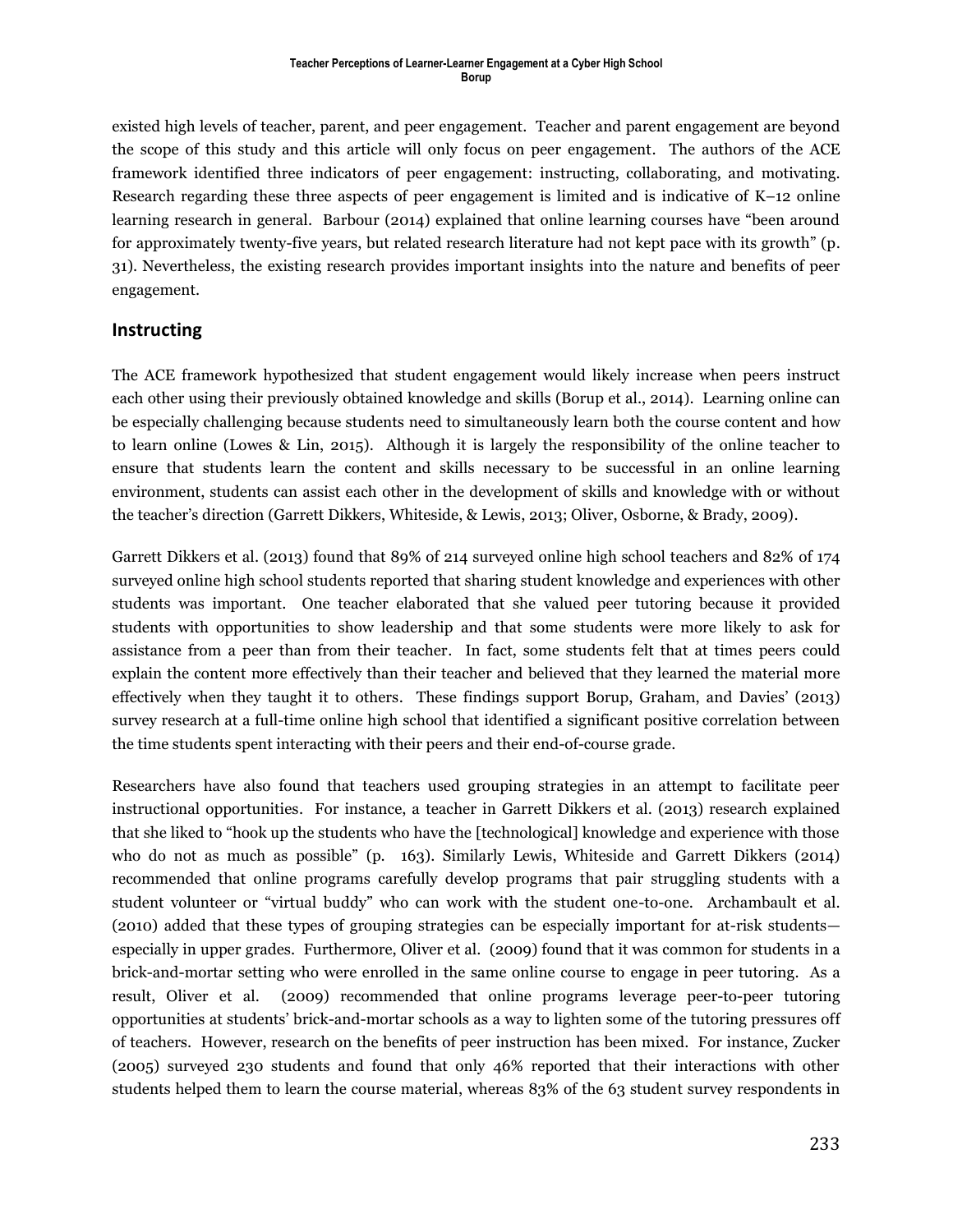Borup et al.'s (2013) research reported that learner–learner communication helped them to learn the content.

### **Collaborating**

The ACE framework hypothesized that students are more likely to engage in courses when given collaborative learning opportunities that allow them to construct new knowledge jointly with their peers (Borup et al., 2014). The International Association for K–12 Online Learning (iNACOL) also included the need to provide students with collaborative learning opportunities as a standard for quality online courses (iNACOL, 2011) and Ferdig, Cavanaugh, DiPietro, Black, and Dawson (2009) highlighted teacherfacilitated student collaboration as a best practice for K–12 online courses.

One challenge to effective collaboration is that online communication tends to be asynchronous and textbased—typically in emails or on discussion boards (Beldarrain, 2008; Garrett Dikkers et al., 2013). Asynchronous discussion boards allow students to reflect between messages and provide all students equal time to participate (Graham, 2006; Pytash & O'Byrne, 2014). However, the increased level of communication can make it more burdensome to read all of the messages—especially for those students with low reading abilities (Tunison & Noonan, 2001). Pytash and O'Byrne (2014) added that online students can become frustrated using discussion boards during some stages of collaboration because ideas are exchanged slowly and lack a sense of urgency and synergy. Similarly less than 10% of the students in Beldarrain's (2008) research reported that discussion boards were their preferred way to "communicate and collaborate with others" (p. 102) and requested that discussion boards be replaced with more synchronous tools such as instant messaging, cell phones, and video conferencing. Lowes (2014) summarized, "The well-known affordances of online learning—having the time to reflect before 'talking' (i.e., posting)—are therefore counterbalanced by the constraints of time and distance" (para. 5).

Although the flexibility inherent in "virtual collaboration … addresses many of the difficulties inherent in traditional, face-to-face collaborative efforts" (Jones & Green, 2012, p. 27), collaborative learning opportunities appear to be less common online than in face-to-face environments and can vary across content areas (Kozma et al., 2000). For instance, Oliver, Kellogg, and Patel's (2010) quantitative case study found that online math students reported significantly fewer opportunities for group collaboration than online students in other content areas. This appeared to be a result of the visual nature of math and the need for synchronous communication. Similarly, Oliver and Weeks' (2015) found that credit recovery courses tended to be mastery-based and provided few collaborative opportunities to students. Johnston, Greer, and Smith (2014) also found that providing collaborative learning opportunities for students with disabilities was especially lacking—despite the high need for these students to learn socially with peers because of the need to personalize instruction at students' ability level. Mosier (2010) argued that the flexible nature of online learning should be better leveraged to provide students with collaborative learning opportunities regardless of these types of barriers. For instance, Johnston et al. (2014) suggested that programs explore ways to group students based on their ability and cognitive levels rather than age and hypothesized that these types of groups would be less stigmatized in an online environment where a student's age is less obvious to peers. Weiner (2003) also explained that students' culture and race are less obvious online which reduces levels of prejudice and discrimination that some students may feel in face-to-face collaborative learning environments.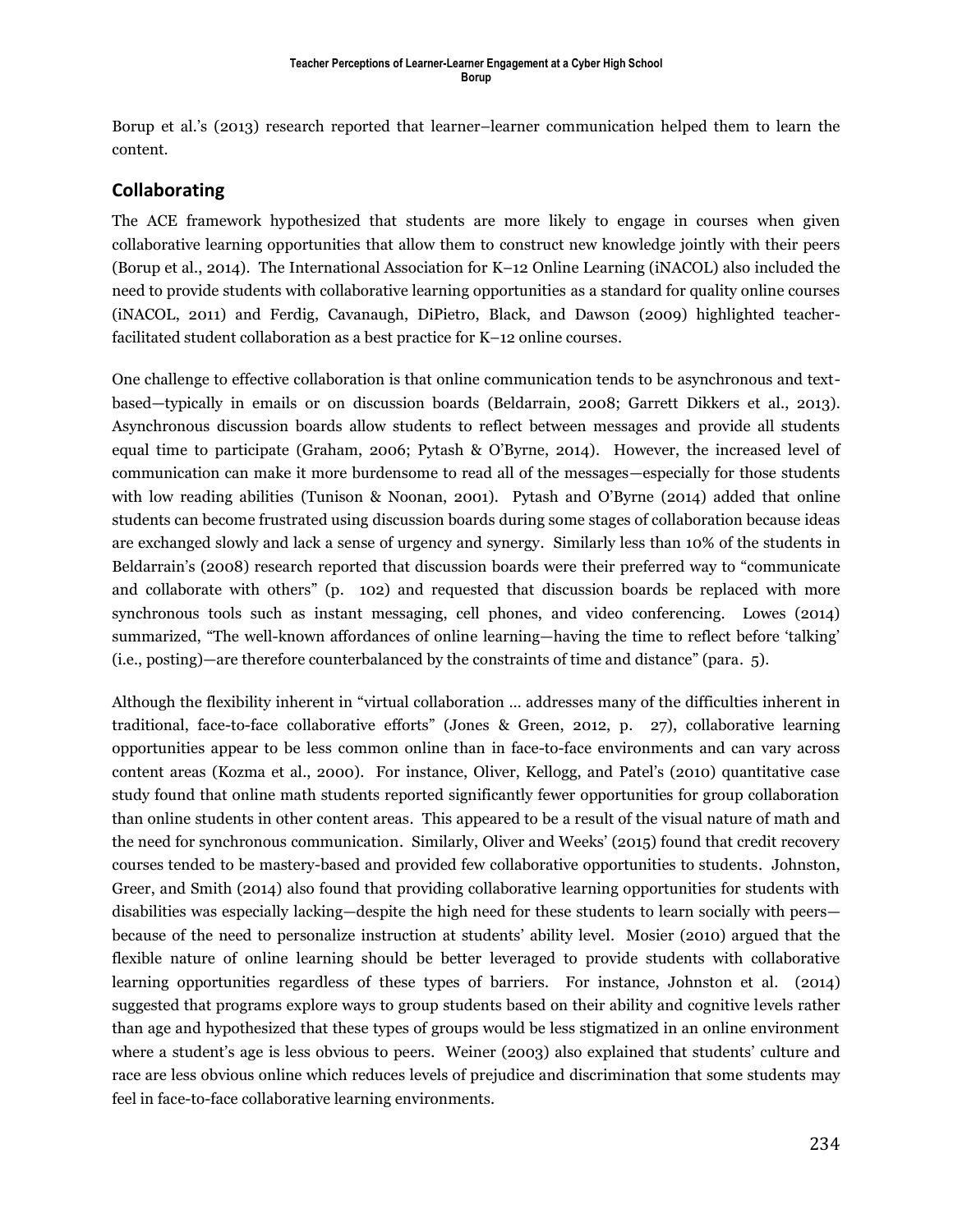Teachers have also reported drawbacks to student collaboration. For instance, collaborative projects can make it difficult for them to assess individual students (Roberts & McInnerney, 2007). Teachers in DiPietro's (2010) study also believed that online learner–learner interactions resulted in cheating probably more than the teachers were aware. Similarly, two teachers in Oliver et al.'s (2010) study were reluctant to have students collaborate because they believed that some students used "collaboration as a crutch to derive answers from peers" (p. 439). As a result, DiPietro (2010) emphasized the need for instructors to closely monitor learner–learner interactions and to establish a culture of respect and academic honesty. Unlike the research above, Lowes (2014) examined actual discussion board comments and found little evidence of meaningful collaboration on course projects. Instead, students divided projects into sections that students completed individually.

### **Motivating**

Lastly, the authors of the ACE framework explained that students have the ability to motivate their peers (Borup et al., 2014). It is difficult to over emphasize the importance of motivation in K–12 online learning. Weiner (2003) argued "the key ingredient to online learning lies solely within motivational issues" (p. 46). Moore (1989) argued that learner–learner interactions have a larger motivational impact on adolescent learners than on adults. Furthermore, Bandura (1986) found that high standing students have an especially high impact on their peers' motivation—often unintentionally.

Students' ability to motivate their peers is closely related to the concept of *social presence* (Garrison et al., 2000); Borup et al. (2014) identified social presence as an *enabling variable* because it enhances students' ability to impact their peers' engagement. Social presence has been defined as the ability of students to convey their full personality and themselves as "real people" in mediated communication (Garrison et al., 2000, p. 89). Although most online communication is text-based, Rourke et al.'s (2001) analysis of discussion board comments confirmed that social presence could be established through sustained communication even though non-verbal communication cues are absent.

Teachers and students perceptions of have been mixed. Zucker (2005) surveyed 230 students and found that only 32% reported that their interactions with other students had a motivational effect on their learning, whereas 80% of 62 students in Borup et al.'s (2013) research found them to be motivational. Although the majority of 214 teachers and students in a study by Garrett Dikkers et al. (2013) responded positively, more teachers than students viewed emotional connections (78% vs. 58%) and community cohesion (72% vs. 65%) as important. The students who valued an emotional connection and sense of community with their peers commonly reported that it had a motivational effect that enabled them to complete more of the coursework. Inversely, Weiner (2003) found that when students' social interactions were low, students tended to feel a sense of loss, isolation, and frustration. However, some students in Garrett Dikkers et al.'s (2013) research reported that forming emotional connections with others in the course was "nice to have" but not necessary (p. 162). One student explained that she enrolled in an online learning course specifically to be distanced from her peers because she found them to be distracting in her brick-and-mortar school. Another student failed to see a connection between student interaction and learning saying "student interaction is something most students enjoy, but that's for outside the classroom, because the classroom is for learning" (Garrett Dikkers et al., 2013, p. 163).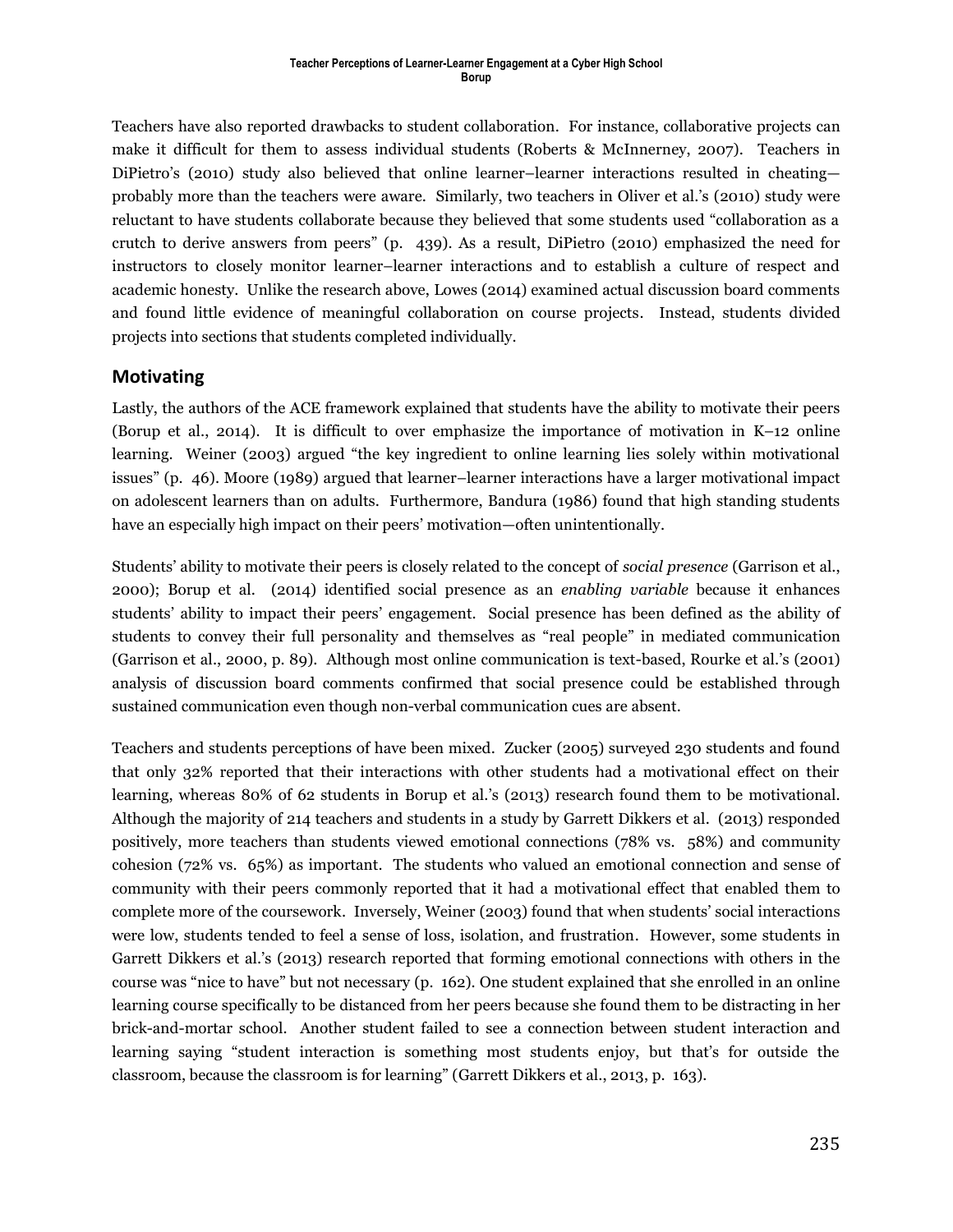In summary, little research has examined peer engagement in K–12 online learning environments. The existing research highlights the importance of students who instruct, motivate, and collaborate with their peers but there can be disagreements between students and teachers regarding the importance of these activities. Researchers have also highlighted some of the obstacles of peer engagement that can make it more challenging to facilitate in online environments. Furthermore, students who stand to benefit the most from peer engagement (e.g., at-risk students and students with disabilities) appear to have the fewest opportunities to interact meaningfully with their peers. Teachers are in the position to overcome some of these barriers but little research has sought to understand teachers' perceptions of and experiences with peer engagement in their online courses. This research addressed this need by examining teacher perceptions of peer engagement at a full-time online charter school. More specifically, this research was guided by the following questions:

- Based on instructor perceptions, what are the roles that students play in their peers' online learning?
- What are the obstacles that instructors perceive that prevent students from positively impacting their peers' engagement in an online learning environment and how do instructors work to overcome those obstacles?

## **Methods**

A case study methodology was used for this research. Stake (2010) stated that the goal of case studies is not to identify generalizable findings but to understand one thing well. Merriam (1998) explained that a case study's object of inquiry should be "a single entity, a unit around which there are boundaries" (p. 27). The boundary established for this case study was teacher perceptions of peer engagement at a full-time online charter school.

### **Setting and Participants**

Mountain Heights Academy (MHA) was selected as the setting for this research. At the time of the research MHA enrolled 381 students who were taught by 21 teachers. Most of the students (86%) took all or most of their courses at MHA and 15 of the teachers taught full-time at MHA. MHA estimated that 21% of their student body was previously homeschooled, 15% was labeled economically disadvantaged, and 12% participated in special education programs.

Although all of the courses at MHA were taught fully online, the school provided monthly optional faceto-face activities including service projects, academic fieldtrips, and social activities such as school dances. Previous survey research conducted at MHA found that students had high levels of interactions with their peers (Borup et al., 2013) making MHA an especially appropriate setting for this research.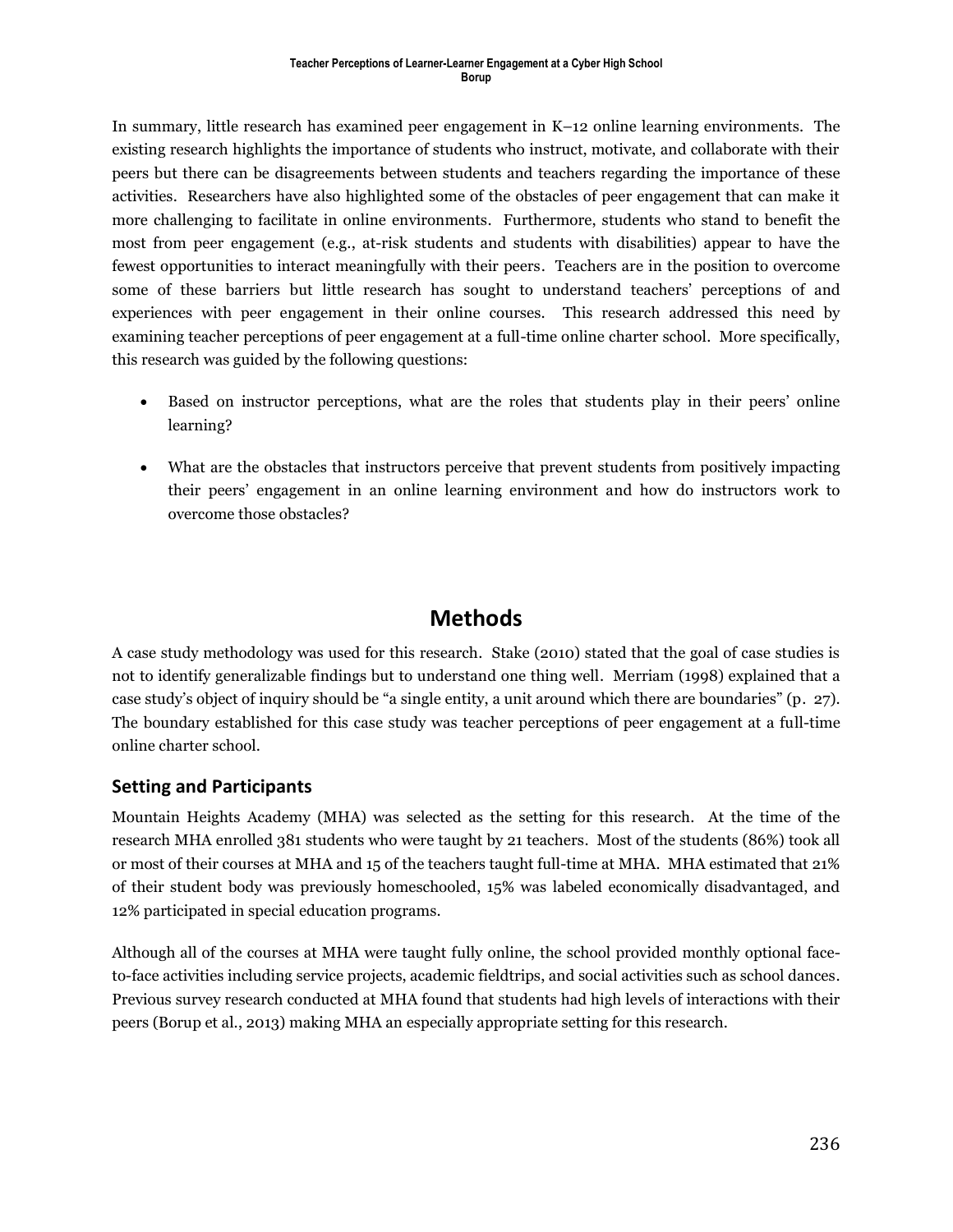### **Data Collection and Analysis**

All 21 teachers were asked to complete an online survey and answer the following open-ended question: "In your opinion what are the different roles or responsibilities that peers play in a student's online learning?" Teachers were then required to rank their responses in order of "importance to achieving positive learning outcomes." Eleven teachers were then sampled to participate in an interview. Teachers across all content areas (two English teachers, two math teachers, two social studies teachers, two science teachers, two elective teachers, and a special education teacher) were sampled in an attempt to obtain maximum variation in teacher perceptions (Patton, 1980). Teachers also varied in their online teaching experience. Four teachers were completing their first year at MHA, six were finishing their second year, one was finishing her third year, and none had K–12 online teaching experience prior to teaching at MHA. Nine of the teachers previously taught in a brick-and-mortar setting for an average of 5.8 years. During their interviews, teachers were asked to elaborate on their survey responses and provided rich examples and experiences. Interviews were transcribed and the transcriptions were sent to participants who then checked them for accuracy.

Survey responses and interview transcripts were analyzed using elements of the constant comparative coding method (Glaser, 1965). Glaser (1965) explained that the "defining rule for the constant comparative method" (p. 439) is that during analysis the researcher should code the data into as many categories as possible while comparing each incident with those previously coded. Following, the different categories were integrated into categories based on their properties. An external researcher also reviewed the coding regularly during the analysis to discuss the identified themes and any disagreements were discussed until resolved.

## **Findings**

### **Survey**

Fourteen teachers completed the survey by listing and ranking the roles that students fulfilled in helping their peers to engage in online learning environments. In total, teachers listed 42 responsibilities. In four cases two of an instructor's responses were similar in nature and the responses were collapsed into one response (e.g., "collaboration" and "group work"). The 40 resulting responsibilities were then coded based on their similarities into four categories: (a) collaborating, (b) instructing, (c) befriending, and (d) motivating (Table 1).

Table 1

### *Teacher-Reported Responsibilities of Peers*

| Responsibility | No. of<br>teachers | Average<br>rank | Standard<br>deviation |
|----------------|--------------------|-----------------|-----------------------|
| Motivating     | 12                 | 1.9             | 0.7                   |
| Befriending    | 12                 | 3               | 1.0                   |
| Collaborating  | y                  | $1.5\,$         | 0.5                   |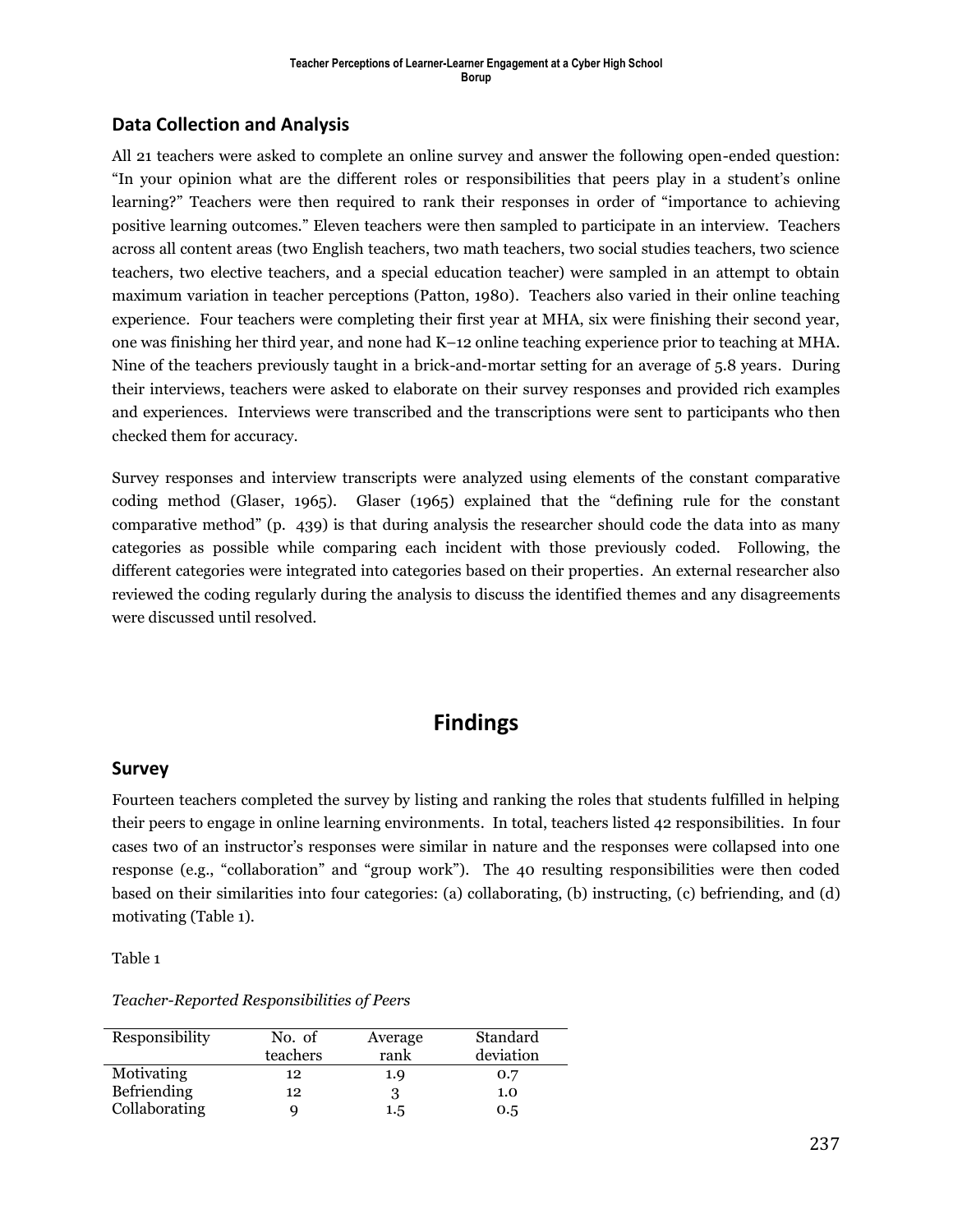Instructing 7 2.3 1.4

Teachers most commonly listed motivating and befriending responsibilities. Nine teachers identified collaborating and on average ranked it the highest. Instructing was only listed by half of the teachers and had a relatively high standard deviation indicating that teachers somewhat disagreed with regards to the importance of peer instruction. In summary, more teachers recognized the affective benefits (i.e., motivating and befriending) than the academic benefits (i.e., collaborating and instructing) of learner– learner interactions.

### **Interviews**

Results from the interview analysis are discussed in four sections: (a) befriending, (b) motivating, (c) instructing, and (d) collaborating. Pseudonyms were used to protect teachers' identity.

**Befriending.** Teachers generally agreed that it was important for students to form friendships and have positive social interactions with their peers. Julia summarized that "all teenagers want to feel valued by their peers." These relationships also appeared to form the foundation for other types of peer engagement. However, teachers identified three primary obstacles that students encountered when attempting to form a personal connection with their peers. Teachers also shared how they worked to help students overcome those barriers.

First, teachers explained that students' physical separation proved a major obstacle to students forming close relationships with their peers. As a result, MHA encouraged students to attend optional face-to-face activities. The activities could center on academic, service, or social activities. Regardless of their intended purpose, there appeared to be a social element in the activities. Lisa explained that adolescent students "are social at that age and they like to get out and see each other" and that once they have met face-to-face they were more likely to "chat with them [online]." Although the face-to-face activities were an important means for developing a sense of community among students, Lisa found that "some of them don't really seek out the opportunity to be involved that way." Although MHA varied the locations of these activities so more students could access them across the state, teachers acknowledged that it was impractical for students living in "the remote regions of the state" to regularly attend.

Second, teachers found that online interactions were less social than face-to-face communication. Teachers explained that some students used social media to overcome this obstacle. However, MHA also recognized how distracting social media can be for students and blocked Facebook on the students' computers. Instead MHA encouraged students to use Jewel Social for social interactions with their peers. Samantha explained that Jewel Social was maintained by MHA and was "kind of similar to Facebook." Lisa described Jewel Social as "an online hallway" where "kids can go and just chat and have that social connection with one another." However, it appeared that students were drawn more to external social media sites, such as Twitter, that MHA did not block from their computers. Megan added that students communicated regularly using Google Chat but that teachers were not privy to those communications which may explain why it proved a popular option for students. Google Chat was so popular that Megan raised a concern that some students were "chatting constantly making it so [other students] can't focus."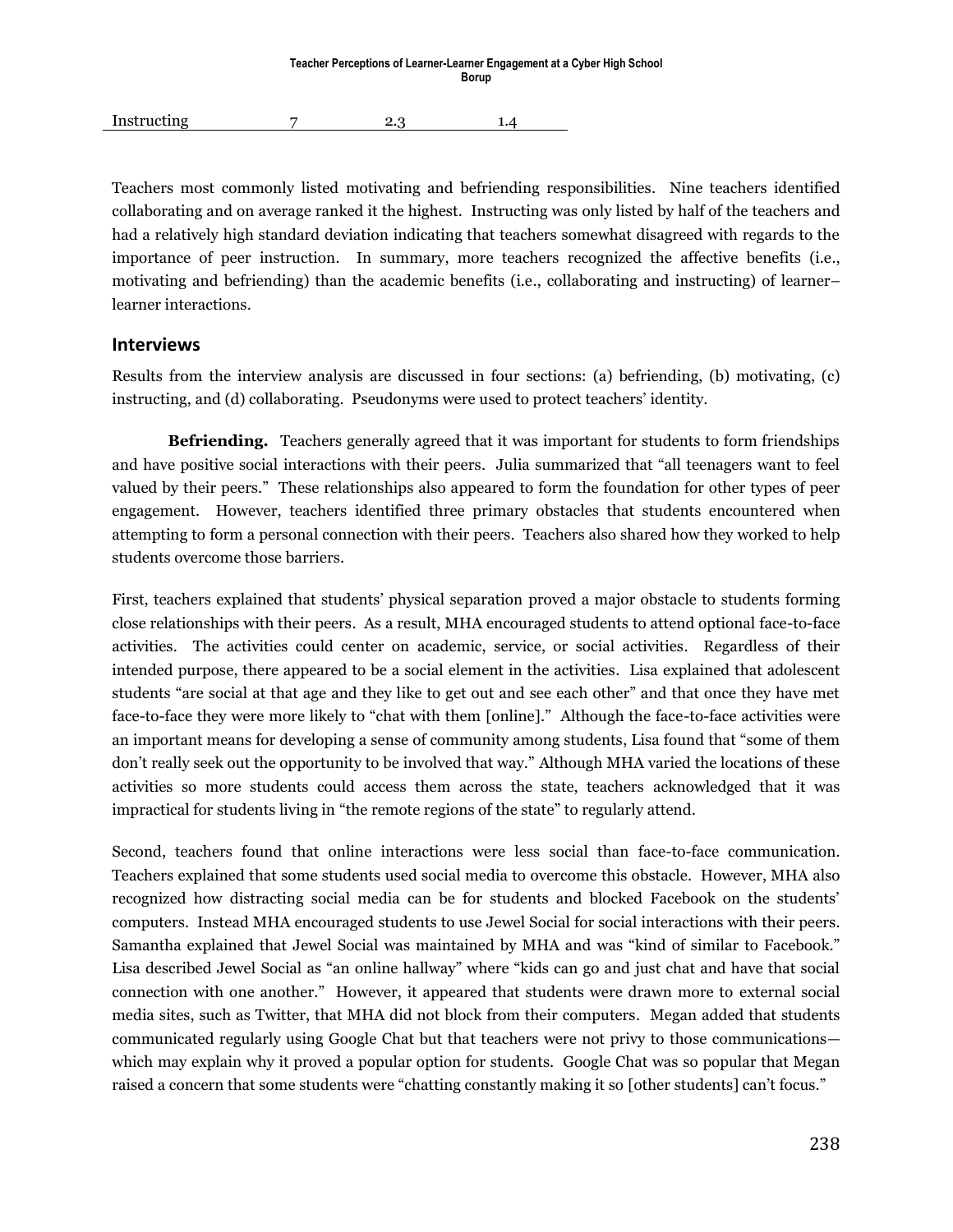Third, teachers found that some students were resistant to communicating with their peers even when they were provided opportunities to do so. Angela stated, "We have some [students] who are really loners—they don't necessarily want to have the interaction with their classmates." Stephanie added that some students wanted to isolate themselves from their peers because "they've been bullied in their other schools." In fact, Rachel explained that some students enrolled in MHA specifically to "get out of certain social situations." As a result teachers would commonly start their courses with structured icebreaker activities that incentivized students to have social interactions in a safe and monitored environment. In some cases these activities required students to communicate using audio or video. For instance, Alex had her students introduce themselves using VoiceThread because it allows students to "hear their voice."

**Motivating.** The analysis of the interviews identified a close relationship between students' ability to form friendships with their peers and their motivation to academically engage in learning activities. Angela explained that students are more "active in the course if they have a friend to go through the course with." Perhaps Rebecca best identified this connection when she said:

I think if [students] at least know a couple of other students that they could chat with or ask questions if they have a problem it makes them feel more included, more secure…. I would say that it would make them less likely to give up.

Inversely, Alex believed that when students have not formed relationships with their peers they feel like they are working on a "faceless computer" making the courses "boring" to the student.

Teachers also found that students would motivate others using praise and encouragement. For instance, Julia shared the following example of how students used Twitter to send encouragement to their peers: "They'll say, 'Oh, I'm just having trouble with my math today. I just can't get motivated.' And they'll Tweet it out or whatever and you'll see another Tweet, 'You can do it, you're a great student! You'll be fine!'"

Teachers facilitated student praise by posting exemplar student work and allowing students to make comments regarding the project. Lisa shared,

Part of [student encouragement] takes place in the "strut your stuff" wall where I put things up and then the kids notice who is there and they always comment like, "Oh yeah! I really liked this!" or "That was cool how you did that." or "I didn't think about it that way."

Angela added that she had students post their projects on forums and believed that students "generally put more effort into those [projects] because they know that everyone's going to see it and people are going to be responding to it."

**Instructing.** In addition to befriending and motivating their peers, teachers explained that students could share their previous knowledge with other students who required additional instruction and tutoring—with or without teacher direction. For instance, Stephanie explained that students would contact their peers during difficult assignments to "talk to each other and fill each other in on those missing gaps of content information." Some teachers also helped to facilitate these informal interactions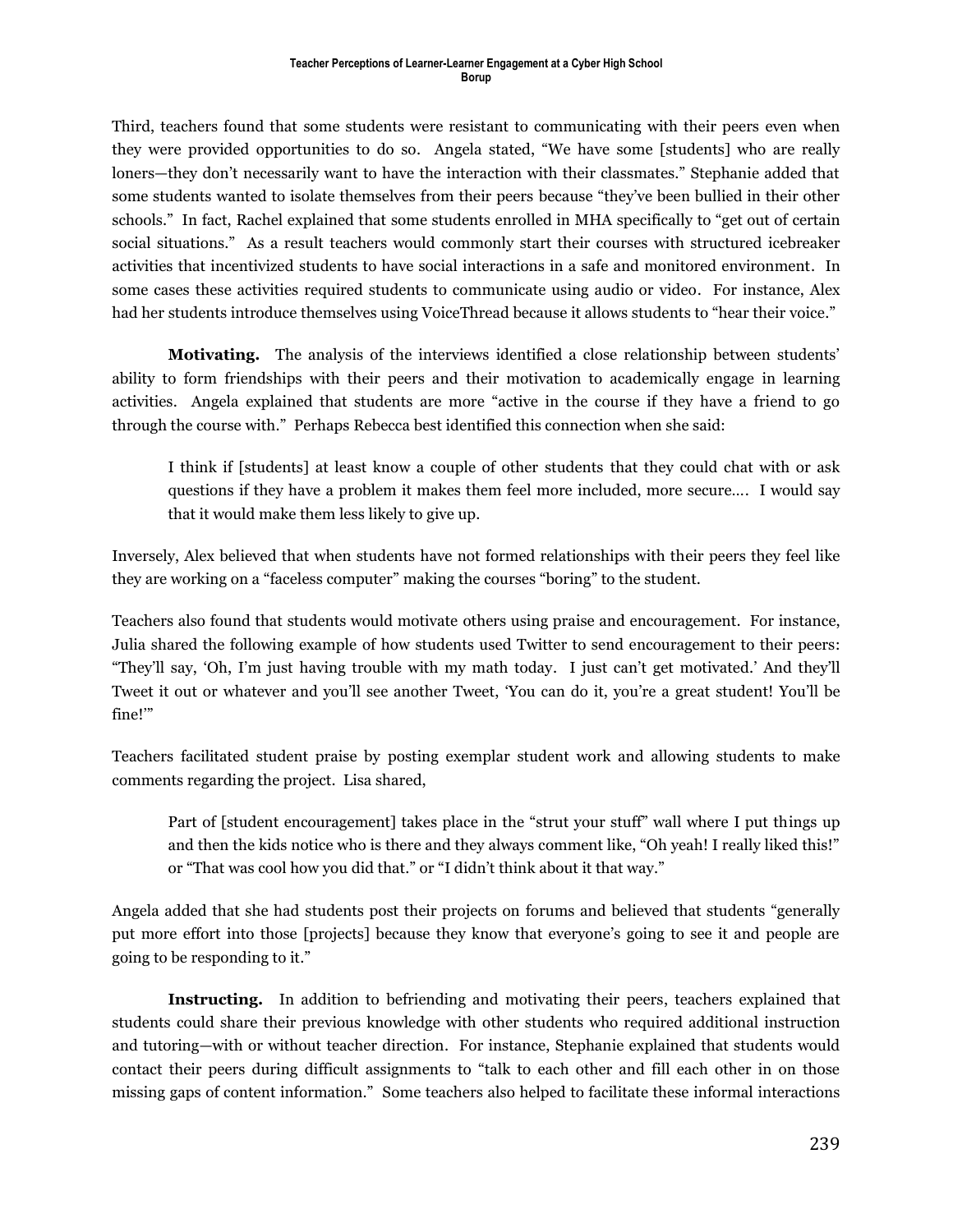by creating open forums where students could post questions and receive answers from their peers. Similarly, Rachel created an open forum that allowed students to write out math problems on a virtual whiteboard and found that "students get on there and work together every now and then but it's just informal and up to them." Peer instruction appeared especially valuable in math courses where it was difficult for instructors to tutor all of their students individually.

Teachers also worked to facilitate more formal opportunities for peer instructing. Teachers required students to review each other's work before submitting it for final grading. Alex explained that students did not naturally provide quality feedback to their peers, but their feedback improved when she set clear expectations and she noted that "some of [her] students are amazing peer editors." National Honors Society members were also encouraged to complete service hours throughout the year by tutoring students in the subjects in which they excelled. Rebecca believed that her Spanish students "really benefited" from the peer tutoring they received. However, this tutoring program appeared to have mixed results. Rachel believed that the program benefited both the tutored student as well as the person doing the tutoring and attempted to have student-led study groups in her math class. However, she found that the attendance to these peer sessions dropped quickly because students would rather wait and attend one of her study sessions:

They like knowing that I'm there and being the teacher obviously gives me more validity in what I'm saying…even if the other students know it really well. I thought that they would like the student-led ones more because it was their peers, but no.

Stephanie summarized she had "mixed feeling on the whole National Honors Society peer tutoring" and the success of the program was dependent on the difficulty of the course and the level of trust and comfort students had with their peers.

**Collaboration.** Unlike peer instruction, student collaboration did not require one student to have more knowledge and skills than the other because students worked together to co-construct knowledge. This typically occurred in discussion board activities and collaborative projects. Most teachers required students to participate in discussion board activities. Activities typically required students to "post their initial response to the discussion question and then … respond to two other students." Julia explained that she required her students to participate in a discussion board activity in each weekly module to ensure "ongoing dialogue." Teachers commonly stated that these discussions were a critical component to students' learning and made the course more enjoyable for teachers and students. Angela also believed that discussions were more meaningful online than face-to-face because students have more time "to process their answers and think about why they're saying what they're saying and why they believe what they believe."

Teachers recognized that students' comments could also lack quality and depth. For instance, John found that at times his government students' comments lacked authenticity "because a lot of times [students] are giving the answer they think [the teacher] want[s] to hear versus what they're actually thinking and feeling." In response, John attempted to design discussion board prompts using authentic scenarios that directly related to his students lives. Megan also found that she had to be especially thoughtful when creating online discussion board prompts. She explained that in a face-to-face environment if the teacher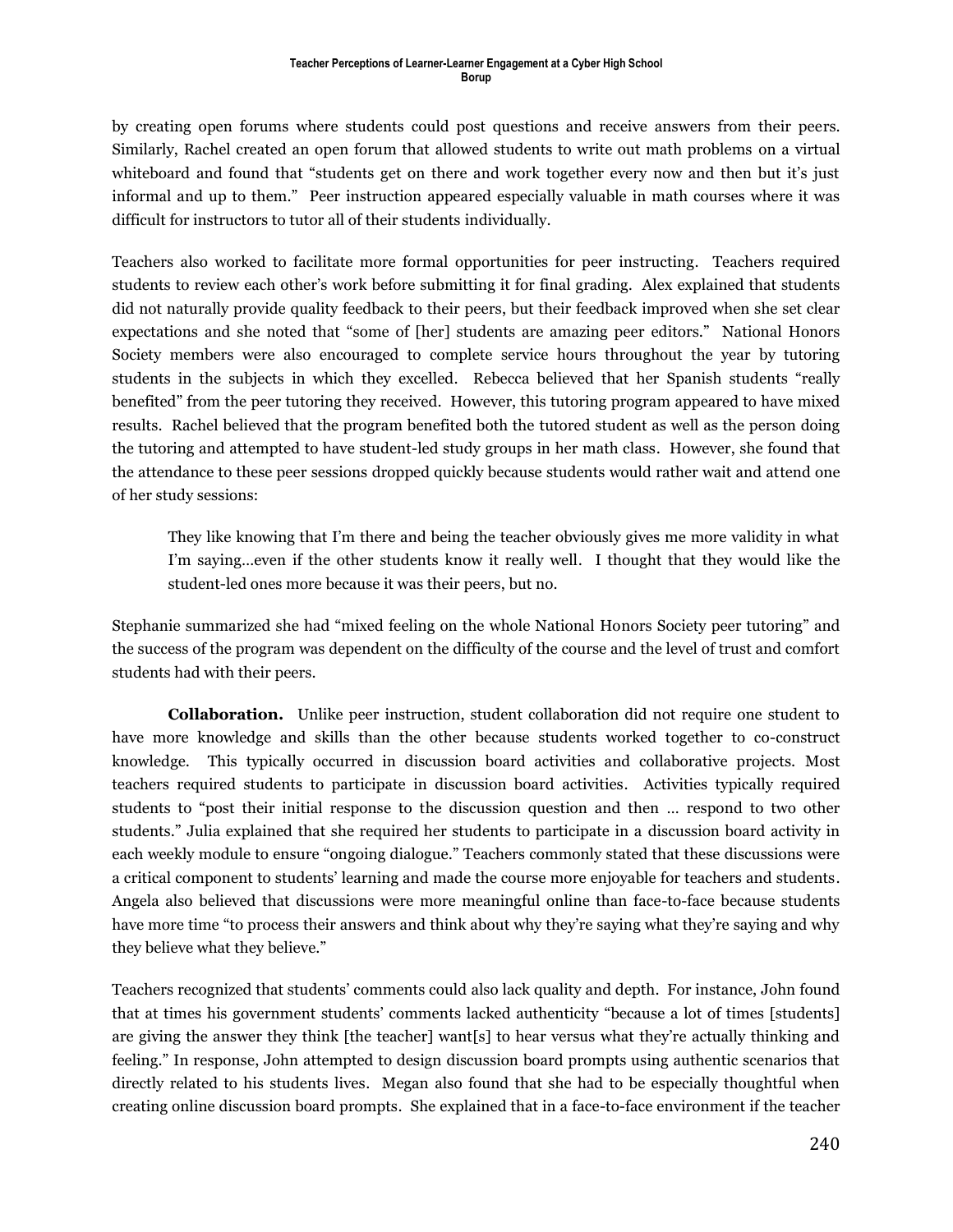asked a "bad question" or if the question was not "resonating" with students, the teacher could quickly ask a better question. In contrast, due to the asynchronous nature of online discussion, online teachers would not "know for a little while" if their discussion prompts were effective. As a result, Megan found that she had to closely monitor student comments and intervene when the discussion prompt failed to illicit meaningful dialogue.

Although most teachers integrated online discussions into their courses, student collaboration on projects and assignments was less common. Most teachers valued collaborative projects but also encountered obstacles that prevented them from requiring students to collaborate on course projects. The most common obstacle was that students were working at different paces. Although MHA set weekly deadlines, teachers instituted a grace period that provided students with one additional week to submit assignments without penalty. John explained that he and the other teachers would "encourage [students] not to work in the grace period" except for emergencies. However, Rachel found that a large portion of her students would "basically take the first week in the quarter as a freebie week … and start out basically a week behind." This appeared to complicate requiring student collaboration and some teachers only made collaboration an option for students who took the initiative themselves. Angela described the tension that she felt between requiring collaboration and providing students with a flexible learning environment:

If I could force them all to do [collaborative projects], I would, but it's kind of an unwritten policy that you can't make them do group work just because so many of our students work at different times…but I see the value in it. Generally when students work together on a project, it's better than when they work alone.

Unlike most teachers, Stephanie required students to participate in a collaborative project during her first year teaching at MHA and said "it failed miserably" due to the logistics of assigning group members. Following her experience Stephanie began "making working together optional and letting them pick who they wanted to work with."

The value that teachers placed on collaboration varied and some teachers advocated for collaboration more than others. Christine stated, "I haven't done a lot of group projects. I know some of the other teachers do that but biology doesn't really lend itself to a lot of group projects." Similarly, Julia valued collaboration but found her Fitness for Life course needed to be more "individualized" and Rachel explained that in math "lessons don't seem to lend to group work as much" as other content areas. Lisa, the special education teacher, added that collaboration was especially difficult because some individualized education plans (IEPs) required students to work at their own pace making collaboration "more stress than it is worth." Stephanie, a science teacher, appeared to be the strongest advocate of optional collaboration but admitted that she was "really hesitant [her] first year to do collaborative assignments" because she thought that it would make it more difficult to assess students individually. She later discovered that it has been "a little bit easier" to individually assess students in an online environment than it was in a brick-and-mortar environment.

**Drawbacks of Peer Engagement.** Although teachers agreed that learner–learner interactions generally benefited student learning and engagement, teachers found that it was also possible that students' interactions with their peers could actually harm their learning in some cases. For instance, just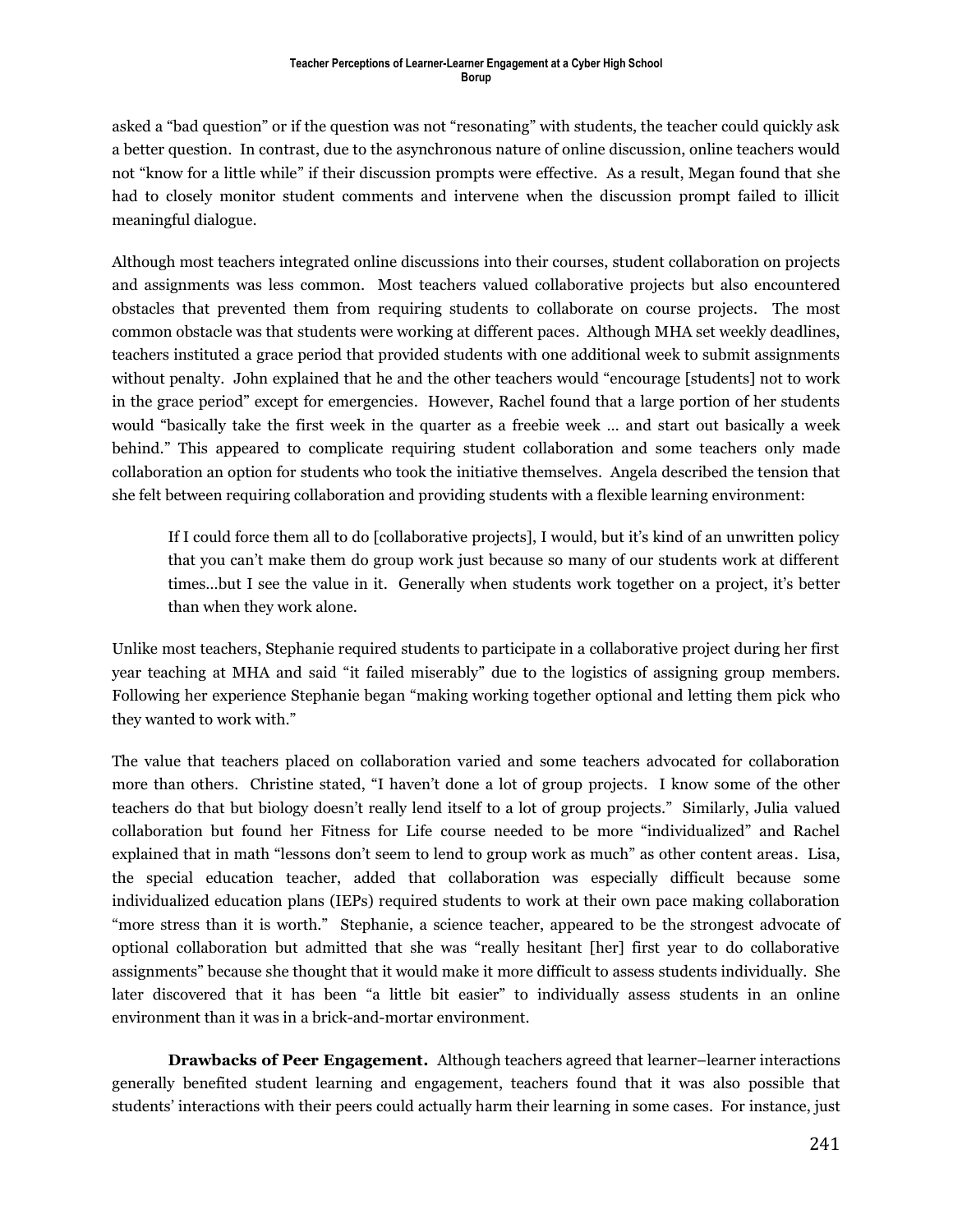as students' positive interactions with their peers resulted in friendships and increased motivation, negative interactions appeared to leave students feeling isolated and unmotivated. For instance, John described one student who was bullied by others in his course that "affected her ability to do her work and to log into [the course]." When teachers learned of bullying they referred the involved students to school counselors. Rachel believed that some students unintentionally bullied their peers, "When they think of bulling, they think of beating a kid up. They don't understand that cyberbullying is actually bullying." Lisa added that some students unintentionally made inappropriate comments to their peers because they are unfamiliar with netiquette and needed to be taught "how to be respectful when you are communicating with each other through the written word."

Cheating was also a major concern for teachers who fostered peer-to-peer instruction and collaboration. For instance, Megan was open to having her students collaborate on assignments "as long as they are each doing their piece and not cheating." Those who worked to foster student collaboration explained that it required them to maintain a "close eye" for signs of cheating. Lisa found it somewhat difficult to discern academic dishonesty because she could not "monitor exactly what [students] are doing." Samantha also found that some students would actually complete the assignment for their peers when they were attempting to tutor them in the content, requiring her to "talk to them about cheating and how helping and cheating are two separate things." Although bullying and cheating were major concerns, they did not appear to be pervasive or outweigh the overall benefits of peer engagement in their courses.

## **Discussion**

This research examined the benefits and obstacles to meaningful learner–learner interaction at MHA, a full-time online charter high school. Analysis of teacher surveys and interviews found that teachers largely valued learner–learner interactions as a way for students to feel socially integrated into their learning environment. Teachers also believed that students' social interactions had a motivational effect on students. This perception is supported by previous research conducted at this same setting that found a significant positive correlation between the amount of social interaction that students reported and their end-of-semester grade (Borup et al., 2013). Garrison et al.'s (2000) Community of Inquiry (CoI) framework provides some insight into this finding. Their CoI framework hypothesized that a certain amount of social presence is necessary for students to co-construct knowledge together because students need to feel comfortable communicating with each other prior to having meaningful content-centered discussions. Similarly, the ACE framework explained that social presence is an "enabling variable" because it increases the likelihood that others would impact student learning (p. 21). Teachers in this research reported that students' engagement and learning were impacted by their peers' befriending, motivating, collaborating, and instructing efforts. However, none of these efforts are likely to be impactful if students fail to establish online social presence. As a result, teachers should facilitate learner–learner interactions that encourage social presence early in the course.

Garrison (2011) also stated that too much social presence could actually be detrimental to the learning environment because it can "inhibit disagreement and encourage surface comments and the distraction of social banter" (p. 40). Teachers in this research expressed a similar concern that the social aspects at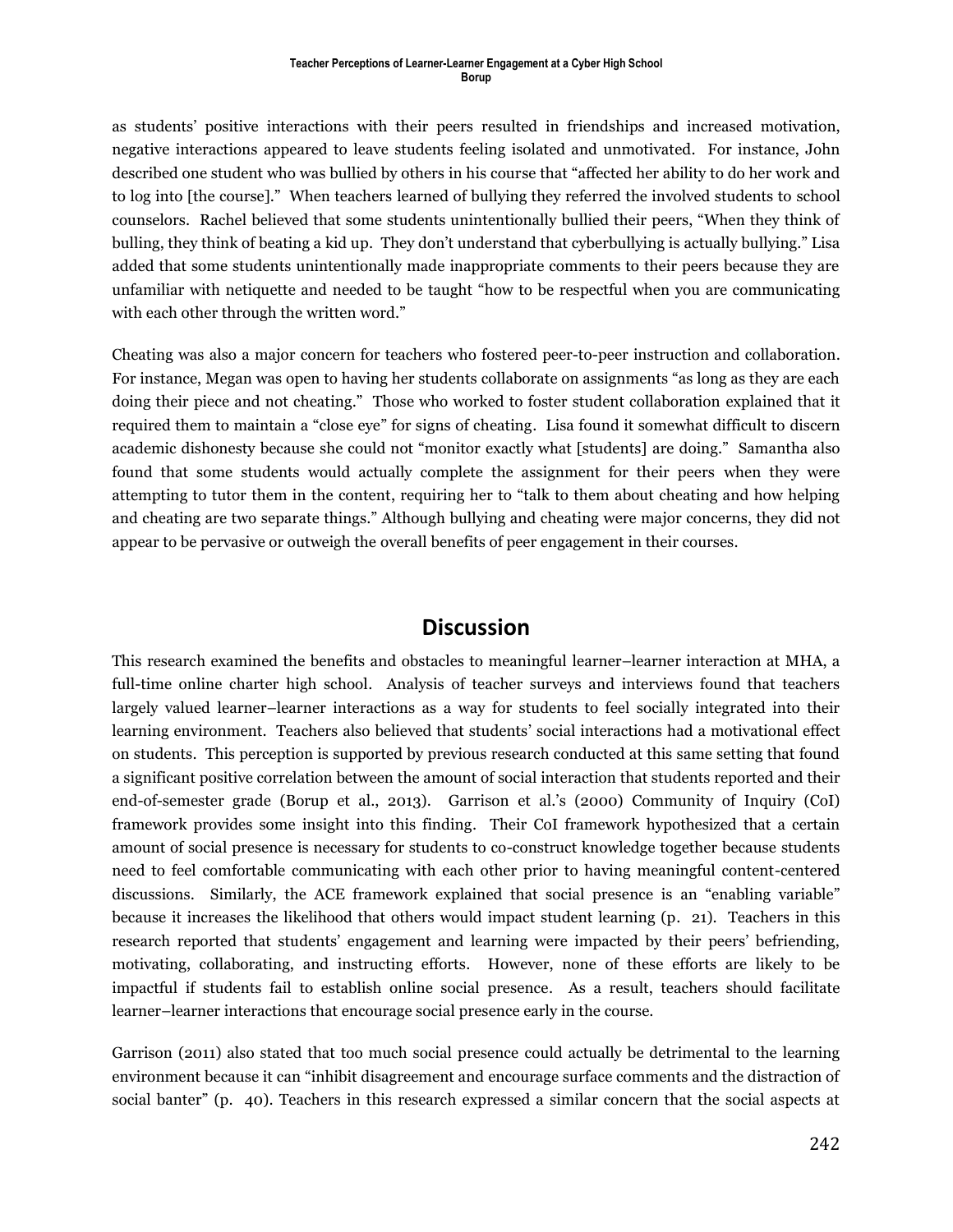MHA could prove distracting for some students. However, it was difficult for teachers to know how much time students spent interacting with their peers because it largely occurred outside of the learning management system. As a result, parents who physically monitor students' learning at home may be in a better position to recognize when social interactions become distractions for students (Borup, Stevens, & Hasler Waters, 2015; Halser Waters, Menchaca, & Borup 2014).

More harmful than providing distractions, teachers found that in some cases social interactions between students provided them the opportunity to bully one another. This did not appear to be a large issue and in some cases may have been unintentional because students did not know how to properly communicate using text or misunderstood what behaviors constituted bullying in an online learning environment. Cyber bullying can be especially harmful for online students because many choose to enroll in online courses as an escape from bullying at their pervious brick-and-mortar school (Beck, Egalite, & Maranto, 2014; Sorensen, 2012). Dawley, Rice, and Hinck (2010) also found that online teachers commonly requested more professional development on the psychology of online learning, including cyber bullying. Harms, Niederhauser, Davis, Roblyer, & Gilbert (2006) summarized, "Cyber-bullying and flaming behaviors can have powerful reverberations in adolescent students learning the power of words" (para. 39). As a result, more research is needed that identifies best practices for preventing and stopping cyber bullying in online settings.

Teachers also recognized that learner–learner interactions could directly impact students' learning when students helped to instruct their peers. Moore and Fetzner (2009) recommended that institutions should "encourage peer tutoring because it encourages students to turn to each other so those who are reluctant to approach the teacher don't feel lost; peer tutoring or peer review also tends to give students greater confidence in negotiating their own learning" (p. 9). Mosier (2010) added that peer-tutoring programs could help time-limited teachers meet the needs of their students without added assistance. In their three-year, mixed methods case study examining online at-risk students, Lewis et al. (2014) described one program where struggling students were paired with peers who provided them with additional support. The researchers hypothesized that this type of program may be part of "the formula for success for helping at-risk students succeed" (p. 8). MHA teachers in this article found that their peer tutoring program was received by students with mixed results. The effectiveness of MHA's program appeared to depend on the nature of the course content and the level of trust that the student had in the peer tutor. Additional research should examine successful peer tutoring programs. This type of research has the potential to identify guiding principles for school administrators and teachers who wish to implement similar programs.

Teachers struggled to require collaboration while still allowing students to learn at a personalized pace. Although teachers recognized the value of collaboration, student projects were predominantly completed individually. This finding supports national survey research by Gill et al. (2015) that found only 21% of the 127 surveyed full-time online programs reported that they frequently facilitated "collaborative learning involving two or more students working together" (p. 10). Previous research has highlighted that collaborative online courses lose some of the advantages of self-paced instruction and make it more difficult for students to learn and master the content at a pace independent of other students (DiPietro, Ferdig, Black, & Preston, 2008; Oliver et al., 2010). Teachers are often asked to provide students with the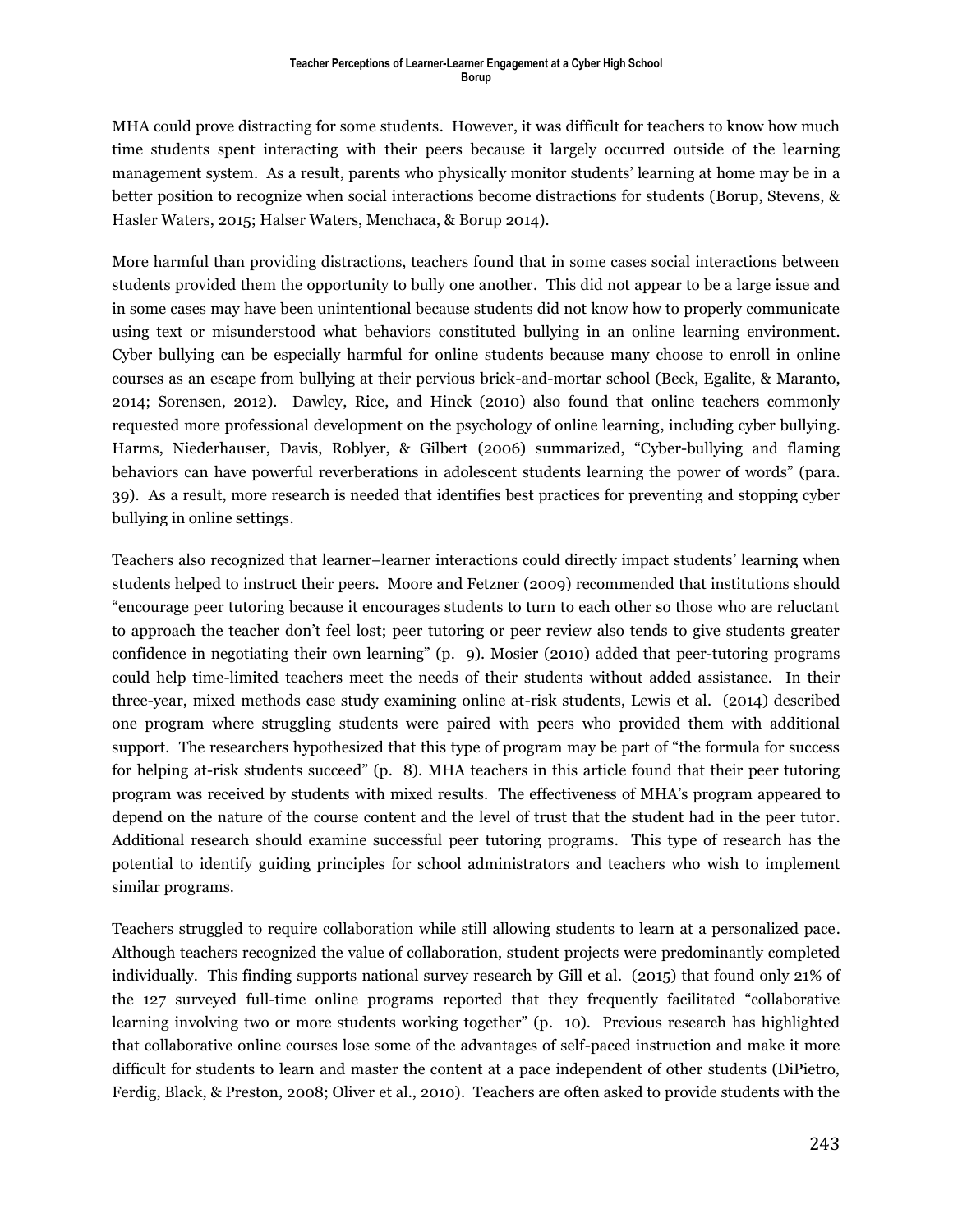best from both worlds. For example, when describing effective instructional design of K–12 online courses, Repetto and Spitler (2014) recommended that programs use an any-pace model that would provide students ample time to master specific learning objectives and then stated that "programs also should foster positive interaction and collaboration among students through cooperative learning opportunities incorporated into the curriculum" (p. 120). However, more research is needed that highlights best practices on how to blend these different approaches.

MHA attempted to find a balance in flexibility and collaboration by setting weekly due dates with a grace period that allowed students to submit assignments a week late without penalty. Similarly, students in Weiner's (2003) case study found that the lack of intermediate deadlines limited their interactions with other students and recommended that programs set "loose deadlines to ensure that all students are on the same lessons to share their thoughts with one another" (p. 48). However, teachers at MHA found that flexible deadlines allowed students to discuss course topics in meaningful ways but not enough to coordinate collaboration on course projects. As a result, online programs would likely have to set common hard deadlines in order to foster rich collaborative opportunities for students.

Lastly, Garrison (2011) stated, "The information age and a networked world have forced educators to rethink the educational experience" (p. 18). However, some teachers in this case study saw little value in fostering collaborative learning activities and several teachers highlighted potential drawbacks to online collaboration, such as cheating. As a result, if administrators wish to promote more collaborative learning environments they will also need to understand teacher perceptions and work to resolve teacher concerns. The correct balance between individual and collaborative projects will also likely vary between content areas and more research is needed that explores this phenomenon in specific content areas.

## **Conclusion and Recommendations for Future Research**

Online learning courses are increasingly providing students with high levels of learner–learner interactions. However, little research has examined how these interactions can impact students' learning in K–12 online learning environments. This case study addressed this need by examining teacher perceptions of learner–learner engagement at a full-time online charter high school. Teachers described four student behaviors that impacted student engagement: befriending, motivating, instructing, and collaborating. Befriending and motivating focused on the affective aspects of learning and were believed to have formed the foundation for students to effectively instruct their peers and collaborate with each other—supporting previous research that has shown a connection between affective and cognitive course outcomes. Teachers also identified several obstacles and potential drawbacks to meaningful learner– learner interaction. For instance, meaningful collaboration appeared to require more structure and uniform pacing. Furthermore, just as positive social interactions fostered a sense of community and increased motivation, negative interactions created a sense of isolation and unmotivated students. Instructing and collaborating also afforded students opportunities to cheat. DiPietro (2010) summarized that, "Just as the formation of community can encourage student motivation and engagement within a course, negative interactions with students can have the opposite effect" (p. 340). Teachers believed that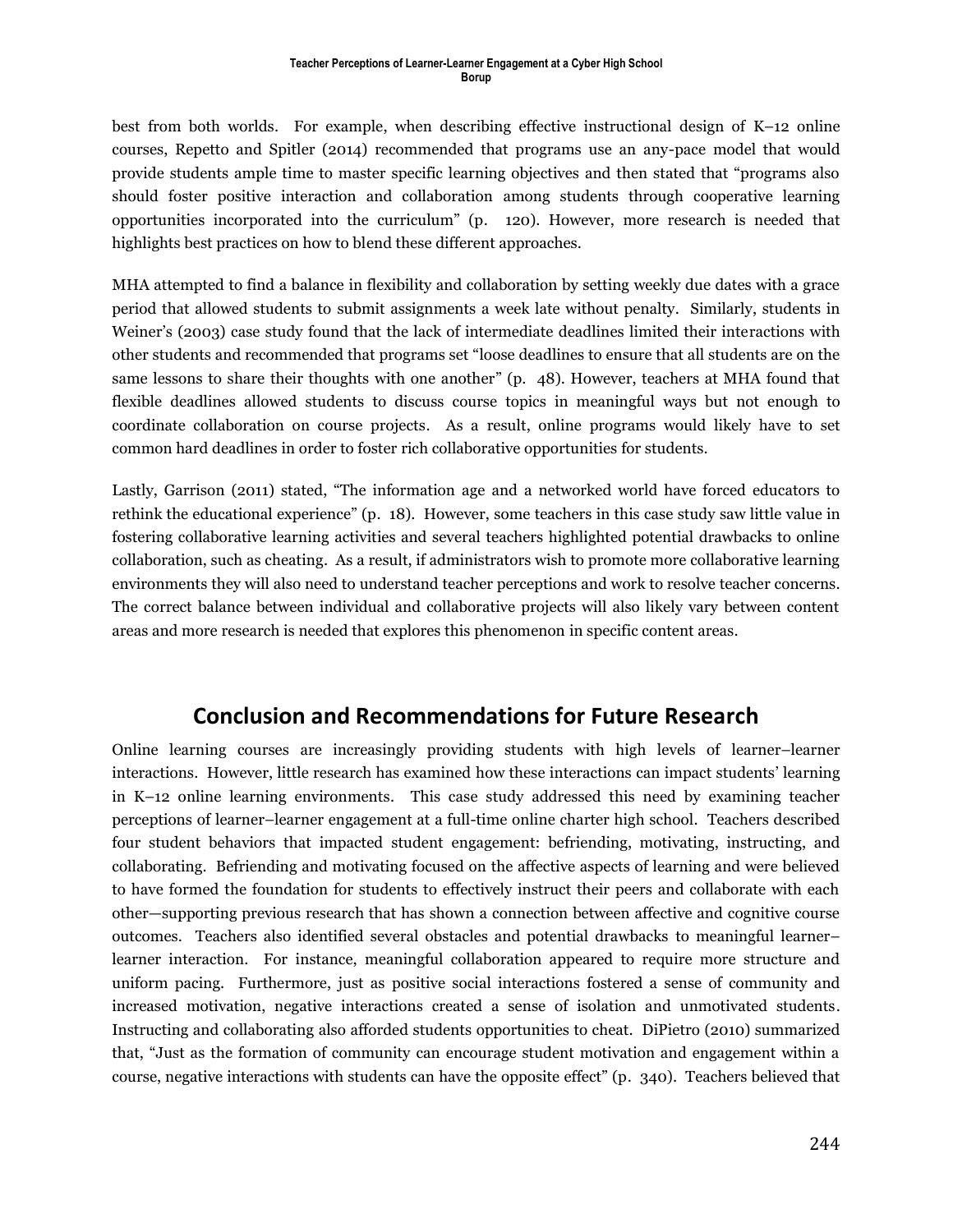at times these negative interactions were the result of student misunderstandings and could be prevented if students better understood their roles and how to avoid common pitfalls.

The findings from this research support the ACE framework's (Borup et al., 2014) claim that students can positively impact their peers' learning through motivating, instructing, and collaborating activities and that these activities are enabled and enhanced once students have established a level of social presence and befriending behaviors have occurred. However, the findings from this case study should be understood within the context of the research setting and cannot be generalized to other online learning environments. Ultimately, the contextualized nature of case studies "demands the experience and insight of a reflective and knowledgeable teacher who can translate principles and guidelines to the contingencies and exigencies of their unique contexts" (Garrison, 2011, p. 5). Additional research conducted in other learning environments that address the limitations of this research would provide additional insights that make the translation between theory and practice easier. For instance, data collection for this research was limited to surveys and interviews. Although insightful, surveys and interviews ultimately provide a limited and filtered view of a phenomenon and future researchers should seek to obtain other types of data. As an example, Lowes' (2014) research is particularly insightful because she analyzed actual discussion board comments that students made while collaborating. Another limitation of the current article is that it relied exclusively on teacher perceptions and future research should seek to also understand the perceptions of students and parents. Obtaining data from students can be especially difficult and previous researchers have found that online students can be reluctant to share their thoughts and feelings with researchers (Garrett Dikkers et al., 2013). Although difficult, a coordinated research effort is required to better understand the nature of peer engagement and identify best practices that have the potential to positively impact learning outcomes for online students.

## Acknowledgements

I gratefully acknowledge Dr. Charles R. Graham's feedback concerning the research design. I also appreciate the teachers and administrators at Mountain Heights Academy who made this research possible.

## References

- Anderson, T. (2009). A rose by any other name: Still distance education—a response to D. R. Garrison: Implications of online and blended learning for the conceptual development and practice of distance education. *Journal of Distance Education*, *23*(3), 111–116.
- Archambault, L., Diamond, D., Brown, R., Cavanaugh, C., Coffey, M., Foures-Aalbu, D., … Zygouris-Coe, V. (2010). D. Scribner & M. Barbour, (Eds.) *Research committee issues brief: An exploration of atrisk learners and online education*. Retrieved from<http://www.eric.ed.gov/PDFS/ED509620.pdf>

Bandura, A. (1986). Social *foundations of thought and action*. Englewood Cliffs, NJ: Prentice-Hall.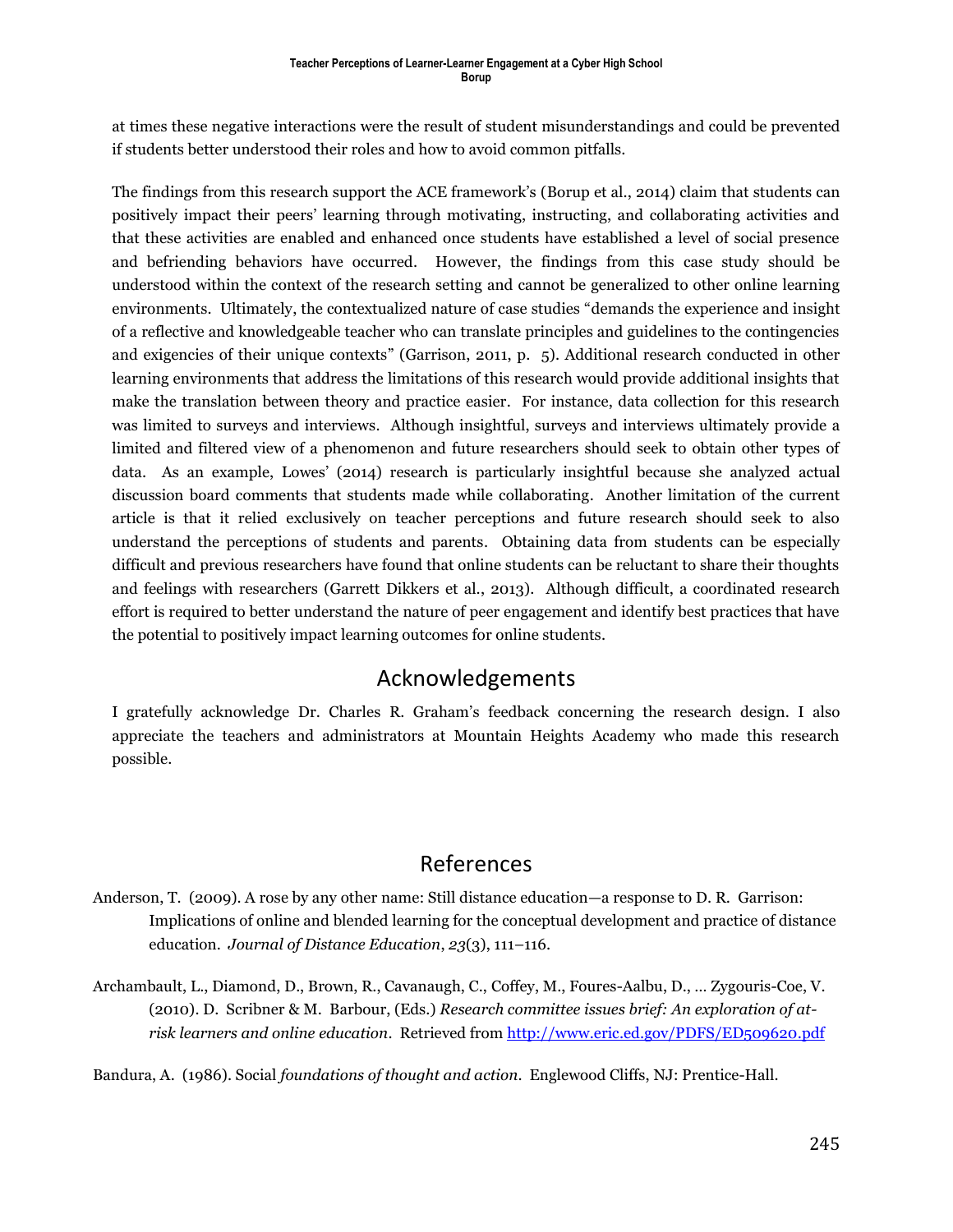- Barbour, M. (2014). History of K–12 online and blended instruction worldwide. In R. Ferdig & K. Kennedy (Eds.), *Handbook of research on K–12 online and blended learning* (pp. 25–50). ETC Press.
- Barbour, M., & Mulcahy, D. (2004). The role of mediating teachers in Newfoundland's new model of distance education. *The Morning Watch*, *32*(1).
- Beck, D., Egalite, A., & Maranto, R. (2014). Why they choose and how it goes: Comparing special education and general education cyber student perceptions. *Computers & Education*, *76*, 70–79. [doi:](doi:%2010.1016/j.compedu.2014.03.011) [10.1016/j.compedu.2014.03.011](doi:%2010.1016/j.compedu.2014.03.011)
- Beldarrain, Y. (2008). Engaging *the 21st century learner: An exploratory study of the relationship between interaction and achievement in the virtual high school*. Minneapolis, MN: Capella University.
- Borup, J., Graham, C. R., & Davies, R. S. (2013). The nature of adolescent learner interaction in a virtual high school setting. *Journal of Computer Assisted Learning*, *29*(2), 153–167. [doi:10.1111/j.1365-](doi:10.1111/j.1365-2729.2012.00479.x) [2729.2012.00479.x](doi:10.1111/j.1365-2729.2012.00479.x)
- Borup, J., Stevens, M., & Hasler Waters, L. (2015). Student and parent perceptions of parental engagement at an online charter high school. *Online Learning Journal, 19*(5). Retrieved from <http://olj.onlinelearningconsortium.org/index.php/olj/article/view/699>
- Borup, J., West, R. E., Graham, C. R., & Davies, R. S. (2014). The adolescent community of engagement: A framework for research on adolescent online learning. *Journal of Technology and Teacher Education*, *22*(1), 107–129.
- Clark, T. (2007). Virtual and distance education in North American schools. In M. G. Moore (Ed.), *Handbook of distance education* (2nd ed., pp. 473–490). Mahwah, NJ: Lawrence Earlbaum.
- Dawley, L., Rice, K., & Hinck, G. (2010). Going *virtual! 2010: The status of professional development and unique needs of K–12 online teachers*. Retrieved from <http://edtech.boisestate.edu/goingvirtual/goingvirtual1.pdf>
- DiPietro, M. (2010). Virtual school pedagogy: The instructional practices of K–12 virtual school teachers. *Journal of Educational Computing Research*, *42*(3), 327–354. [doi: 10.2190/EC.42.3.e](doi:%2010.2190/EC.42.3.e)
- DiPietro, M., Ferdig, R. E., Black, E. W., & Preston, M. (2008). Best practices in teaching K–12 online: Lessons learned from Michigan Virtual School teachers. *Journal of Interactive Online Learning*, *7*(1), 10–35.
- Ferdig, R. E., Cavanaugh, C., DiPietro, M., Black, E., & Dawson, K. (2009). Virtual schooling standards and best practices for teacher education. *Journal of Technology and Teacher Education*, *17*(4), 479– 503.
- Freidhoff, J. R. (2015). *Michigan's K–12 virtual learning effectiveness report 2013–2014*. Retrieved from [http://media.mivu.org/institute/pdf/er\\_2014.pdf](http://media.mivu.org/institute/pdf/er_2014.pdf)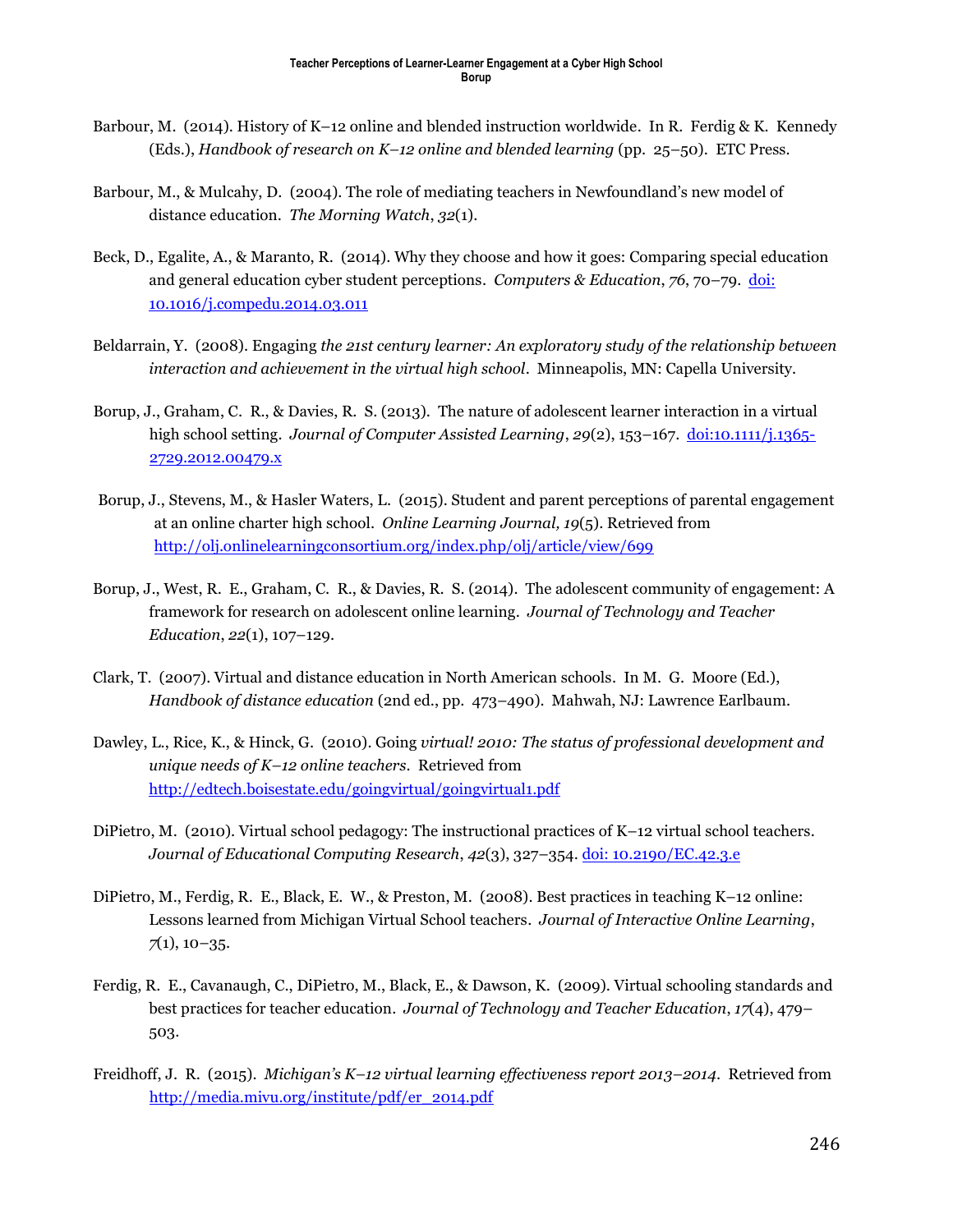- Garrett Dikkers, A., Whiteside, A. L., & Lewis, S. (2013). Virtual high school teacher and student reactions to the social presence model. *Journal of Interactive Online Learning*, *12*(3), 156–170.
- Garrison, R. (2009). Implications of online learning for the conceptual development and practice of distance education. *Journal of Distance Education*, *23*(2), 93–104.
- Garrison, D. R. (2011). *E-Learning in the 21st century: A framework for research and practice* (2nd ed.). Routledge.
- Garrison, D. R., Anderson, T., & Archer, W. (2000). Critical inquiry in a text-based environment: Computer conferencing in higher education. *The Internet and Higher Education*, *2*(2-3), 87–105. [doi:10.1016/S1096-7516\(00\)00016-6](doi:10.1016/S1096-7516(00)00016-6)
- Gill, B., Walsh, L., Wulsin, C. S., Matulewicz, H., Severn, V., Grau, E., … Kerwin, T. (2015). A *report of the national study of online charter schools: Inside online charter schools*. Retrieved from [http://www.mathematica](http://www.mathematica-mpr.com/~/media/publications/pdfs/education/inside_online_charter_schools.pdf)[mpr.com/~/media/publications/pdfs/education/inside\\_online\\_charter\\_schools.pdf](http://www.mathematica-mpr.com/~/media/publications/pdfs/education/inside_online_charter_schools.pdf)
- Glaser, B. G. (1965). The constant comparative method of qualitative analysis. *Social Problems*, *12*(4), 436–445.
- Graham, C. R. (2006). Blended learning systems: Definition, current trends, and future directions. In C. J. Bonk & C. R. Graham (Eds.), *Handbook of blended learning: Global perspectives, local designs* (pp. 3–21). San Francisco, CA: Pfeiffer.
- Harms, C. M., Niederhauser, D. S., Davis, N. E., Roblyer, M. D., & Gilbert, S. B. (2006). Educating educators for virtual schooling: Communicating roles and responsibilities. *The Electronic Journal of Communication*, *16*(1 & 2). Retrieved from <http://www.cios.org/EJCPUBLIC/016/1/01611.HTML>
- Hasler Waters, L., Menchaca, M. P., & Borup, J. (2014). Parental involvement in K–12 online and blended learning. In R. E. Ferdig & K. Kennedy (Eds.), *Handbook of research on K–12 online and blended learning* (pp. 325–346). Retrieved from [http://press.etc.cmu.edu/files/Handbook-Blended-](http://press.etc.cmu.edu/files/Handbook-Blended-Learning_Ferdig-Kennedy-etal_web.pdf)[Learning\\_Ferdig-Kennedy-etal\\_web.pdf](http://press.etc.cmu.edu/files/Handbook-Blended-Learning_Ferdig-Kennedy-etal_web.pdf)
- International Association for K–12 Online Learning (iNACOL). (2011). *National standards for quality online courses* (version 2). Retrieved fro[m http://www.inacol.org/wp](http://www.inacol.org/wp-content/uploads/2015/02/national-standards-for-quality-online-courses-v2.pdf)[content/uploads/2015/02/national-standards-for-quality-online-courses-v2.pdf](http://www.inacol.org/wp-content/uploads/2015/02/national-standards-for-quality-online-courses-v2.pdf)
- Johnston, S. C., Greer, D., & Smith, S. J. (2014). Peer learning in virtual schools. *Journal of Distance Education*, *28*(1), 1–31.
- Jones, S. A., & Green, L. S. (2012). Transforming collaboration: Student learning--anytime, anywhere. *Teacher Librarian*, *40*(2), 26–31.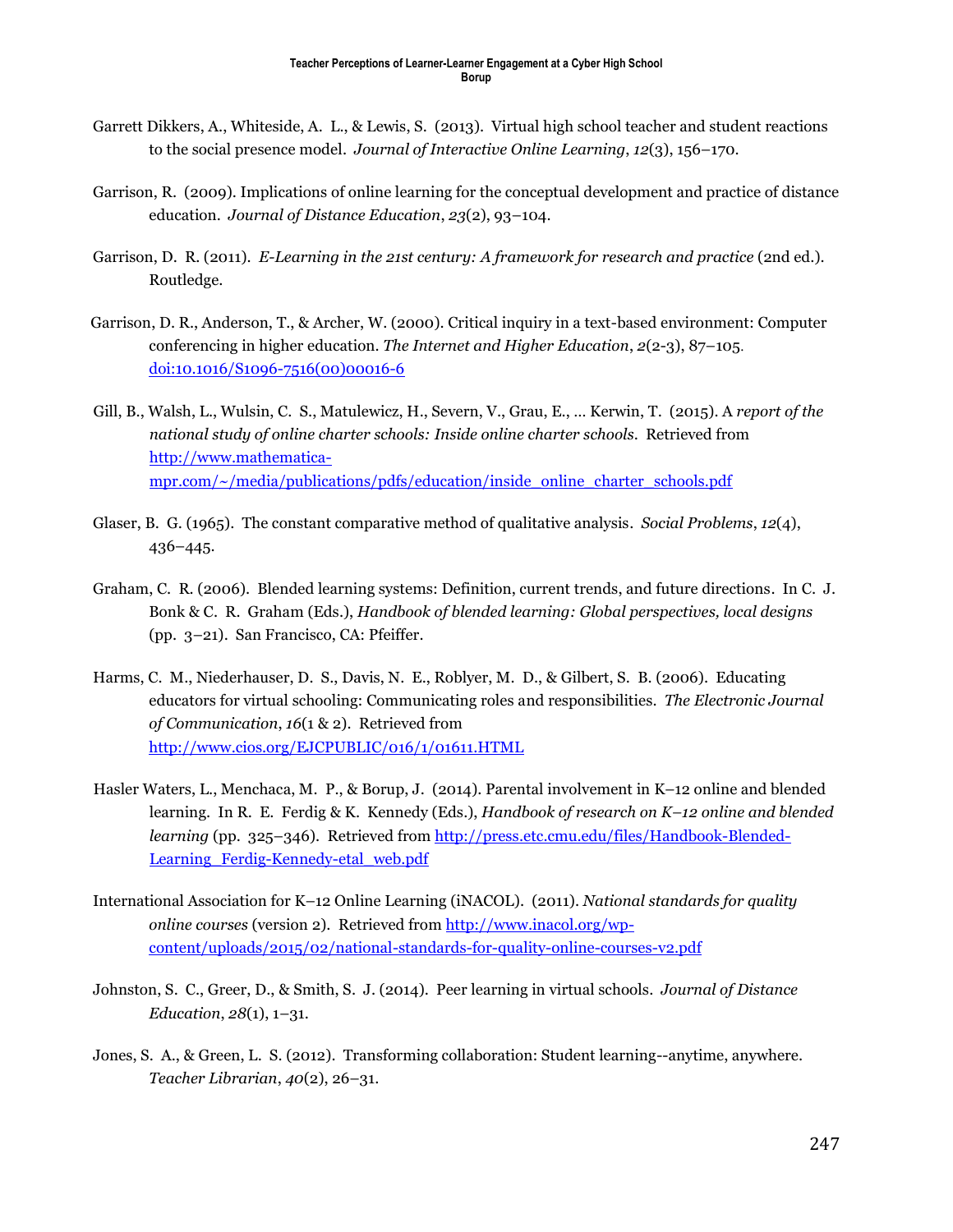- Kozma, R. B., Zucker, A., Espinoza, C., McGhee, R., Yarnall, L., Zalles, D., & Lewis, A. (2000). The *online course experience: Evaluation of the Virtual High School's third year of implementation, 1999- 2000*. Retrieved from [https://www.sri.com/sites/default/files/publications/imports/VHS\\_Online\\_Experience.pdf](https://www.sri.com/sites/default/files/publications/imports/VHS_Online_Experience.pdf)
- Lewis, S., Whiteside, A., & Garrett Dikkers, A. (2014). Autonomy and responsibility: Online learning as a solution for at-risk high school students. *International Journal of E-Learning & Distance Education*, *29*(2), 1–11.
- Lowes, S. (2014). How much "group" is there is online group work? *Online Learning Journal*, *18*(1). Retrieved from<http://olj.onlinelearningconsortium.org/index.php/olj/article/view/373/82>
- Lowes, S., & Lin, P. (2015). Learning to learn online: Using locus of control to help students become successful online learners. *Journal of Online Learning Research*, *1*(1), 17–48.
- Merriam, S. B. (1998). *Qualitative research and case study applications in education: Revised and expanded from case study research in education*. San Francisco, CA: Jossey-Bass.
- Miron, G., Gulosino, C., & Horvitz, B. (2014). Section III: Full time virtual schools. In A. Molnar (Ed.), *Virtual schools in the U.S. 2014* (pp. 55–73). Retrieved from <http://nepc.colorado.edu/files/virtual-2014-all-final.pdf>
- Moore, J. C., & Fetzner, M. J. (2009). The road to retention: A closer look at institutions that achieve high course completion rates. *Journal of Asynchronous Learning Networks*, *13*(3), 3–22.
- Moore, M. G. (1989). Editorial: Three types of interaction. *The American Journal of Distance Education*, *3*(2), 1–6.
- Mosier, B. A. (2010). *A descriptive study of Florida Virtual School's physical education students: An initial exploration*. (Doctor of Philosophy thesis). Available from ProQuest Dissertations and Theses Database. (877950964). Retrieved fro[m http://search.proquest.com/docview/877950964](http://search.proquest.com/docview/877950964)
- Oliver, K., Kellogg, S., & Patel, R. (2010). An investigation into reported differences between online math instruction and other subject areas in a virtual school. *Journal of Computers in Mathematics and Science Teaching*, *29*(4), 417–453.
- Oliver, K., Osborne, J., & Brady, K. (2009). What are secondary students' expectations for teachers in virtual school environments? *Distance Education*, *30*(1), 23–45. [doi: 10.1080/01587910902845923](doi:%2010.1080/01587910902845923)
- Oliver, K., & Weeks, T. (2015). A case study of external evaluation in support of a new virtual school. In T. Clark & M. K. Barbour (Eds.), *Online, blended and distance education in schools: Building successful programs* (pp. 87–103). Sterling, VA: Stylus.
- Palloff, R. M., & Pratt, K. (2007). Building *online learning communities: Effective strategies for the virtual classroom* (2nd ed.). San Francisco, CA: Jossey-Bass.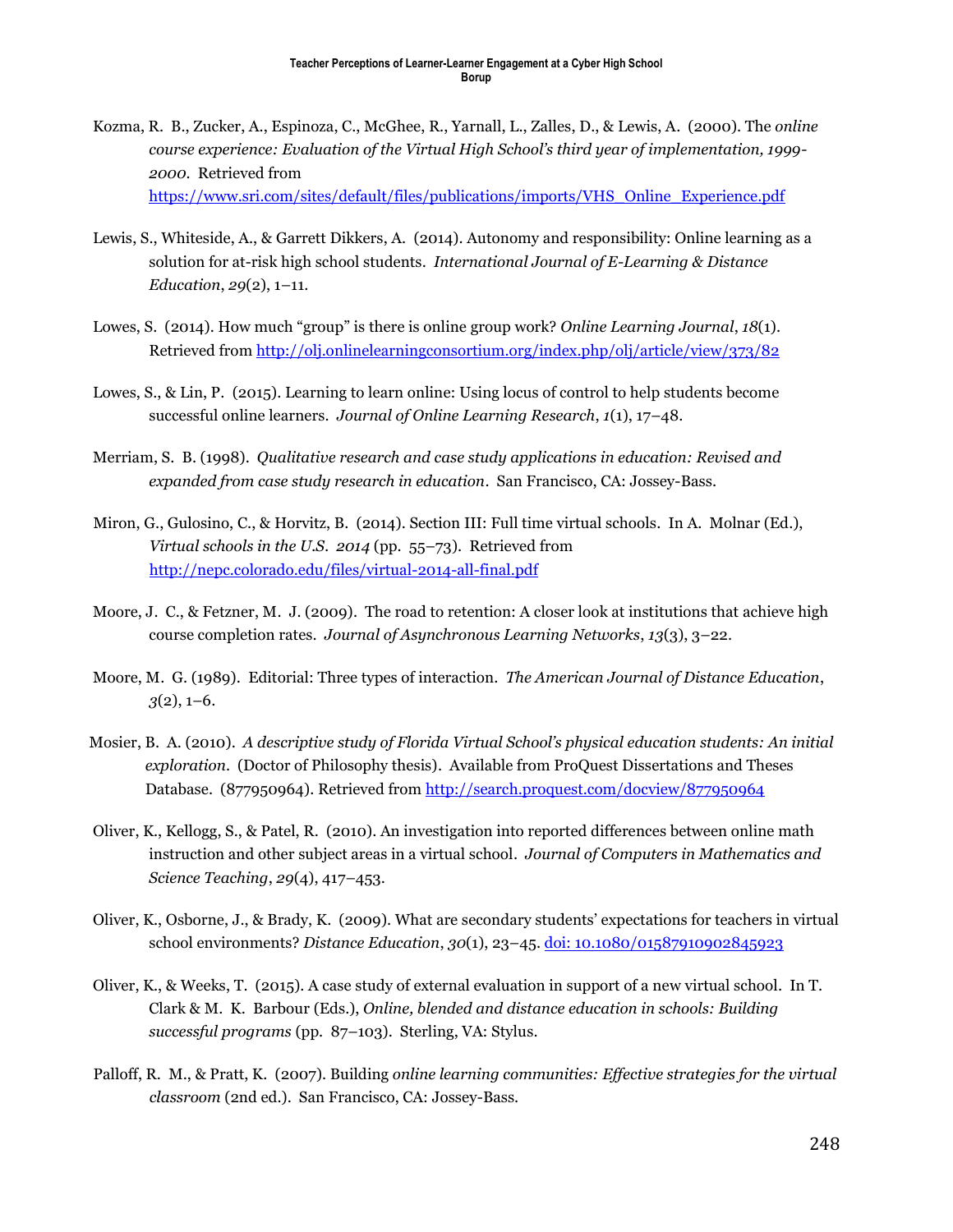Patton, M. Q. (1980). *Qualitative evaluation methods*. Beverly Hills, CA: Sage.

- Pytash, K. E., & O'Byrne, W. I. (2014). Research on literacy instruction and learning in virtual, blended, and hybrid environments. In R. Ferdig & K. Kennedy (Eds.), *Handbook of research on K–12 online and blended learning* (pp. 179–200). ETC Press.
- Repetto, J. B., & Spitler, C. J. (2014). Research on at-risk learners in K–12 online learning. In R. E. Ferdig & K. Kennedy (Eds.), *Handbook of research on K–12 online and blended learning* (pp. 107–134). ETC Press.
- Roberts, T. S., & McInnerney, J. M. (2007). Seven problems of online group learning (and their solutions). *Educational Technology and Society*, *10*(4), 257–268. [doi: 10.1111/j.2151-6952.1960.tb01699.x](doi:%2010.1111/j.2151-6952.1960.tb01699.x)
- Rourke, L., Anderson, T., Garrison, D. R., & Archer, W. (2001). Assessing social presence in asynchronous text-based computer conferencing. *Journal of Distance Education*, *14*(2), 51–70. Retrieved from <http://www.jofde.ca/index.php/jde/article/view/153/341>
- Russell, G. (2004). Virtual schools: A critical view. In C. Cavanaugh (Ed.), *Development and management of virtual schools: Issues and trends* (pp. 1–25). Hershey, PA: Information Science.
- Sawyer, K. (2007). *Group genius: The creative power of collaboration*. New York, NY: Basic Books.
- Shea, P., & Bidjerano, T. (2009). Community of inquiry as a theoretical framework to foster "epistemic engagement" and "cognitive presence" in online education. *Computers & Education*, *52*(3), 543– 553. doi:10.1016/j.compedu.2008.10.007
- Sorensen, C. (2012). Learning online at the K–12 level: A parent/guardian perspective. *International Journal of Instructional Media*, *39*(4), 297–308.
- Stake, R. E. (2010). *Qualitative research: Studying how things work*. New York, NY: Guilford.
- Tunison, S., & Noonan, B. (2001). On-line learning: Secondary students' first experience. *Canadian Journal of Education*, *26*(4), 495–511.
- Vygotsky, L. S. (1978). *Mind in society: The development of higher psychological processes*. Cambridge, UK: Harvard University.
- Watson, J., Murin, A., Vashaw, L., Gemin, B., & Rapp, C. (2013). Keeping *pace with K–12 online & blended learning: An annual review of policy and practice*. Retrieved from [http://www.kpk12.com/wp](http://www.kpk12.com/wp-content/uploads/EEG_KP2013-lr.pdf)[content/uploads/EEG\\_KP2013-lr.pdf](http://www.kpk12.com/wp-content/uploads/EEG_KP2013-lr.pdf)
- Weiner, C. (2003). Key ingredients to online learning: Adolescent students study in cyberspace—the nature of the study. *International Journal on E-Learning*, *2*(3), 44–50.